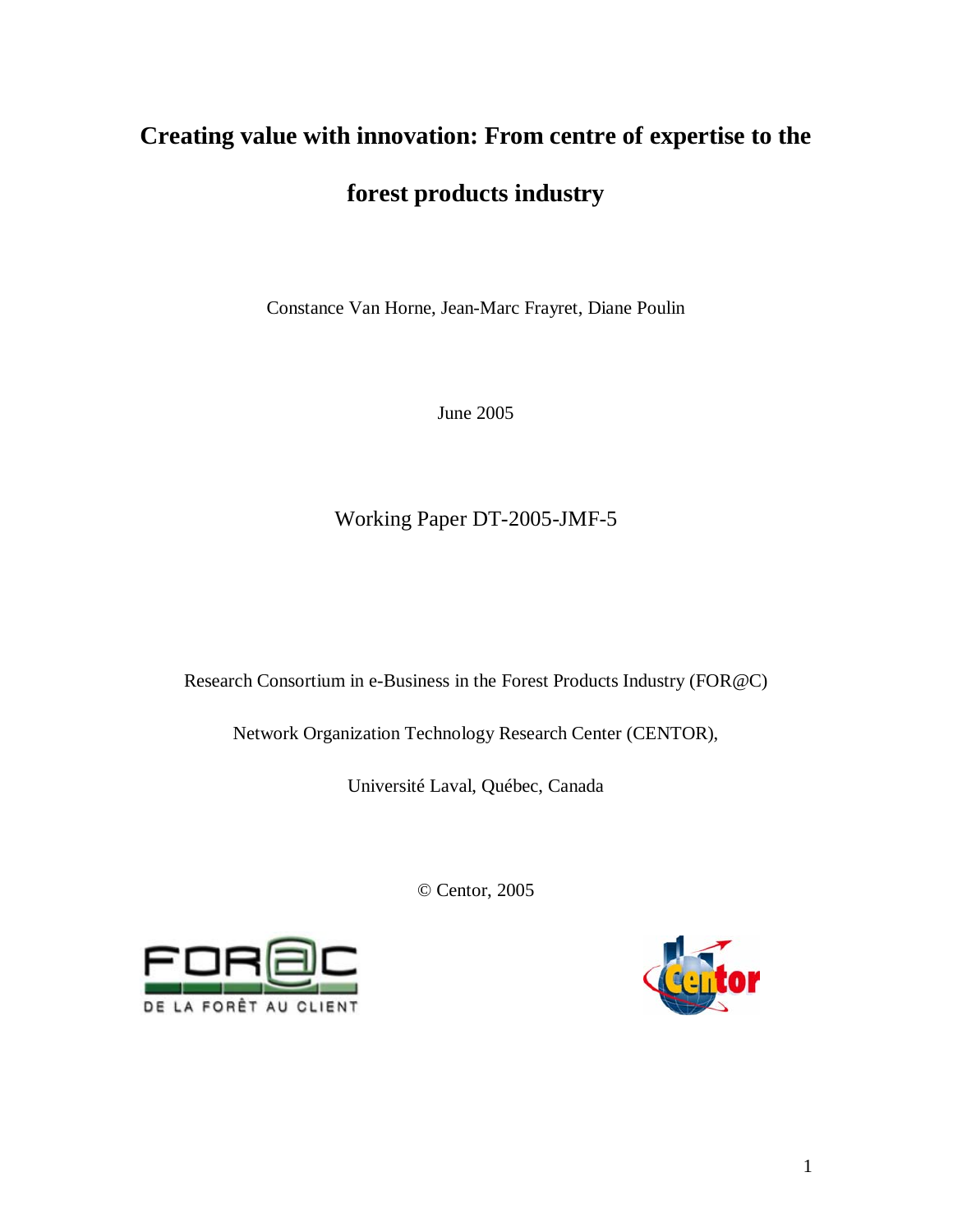# **Creating value with innovation: From centre of expertise to the forest products industry**

Authors: Constance Van Horne\* Jean-Marc Frayret Diane Poulin

\*connie.van-horne@forac.ulaval.ca

FORAC Research Consortium Pavillon Adrien-Pouliot Université Laval Quebec City (QC) G1K 7P4 Canada Tel: (418) 656-2131 ext: 6838 Fax: (418) 656-7415

C. Van Horne is a Research Professional with the FORAC Research Consortium, Université Laval

J.M. Frayret is a Professor with the Faculty of Forestry and Geometrics, and Associate Director of Research of the FORAC Research Consortium, Université Laval

D. Poulin is a Full Professor of Management at the Faculty of Administrative Sciences and Executive Director of The Network Organisation Technology Research Center, Université Laval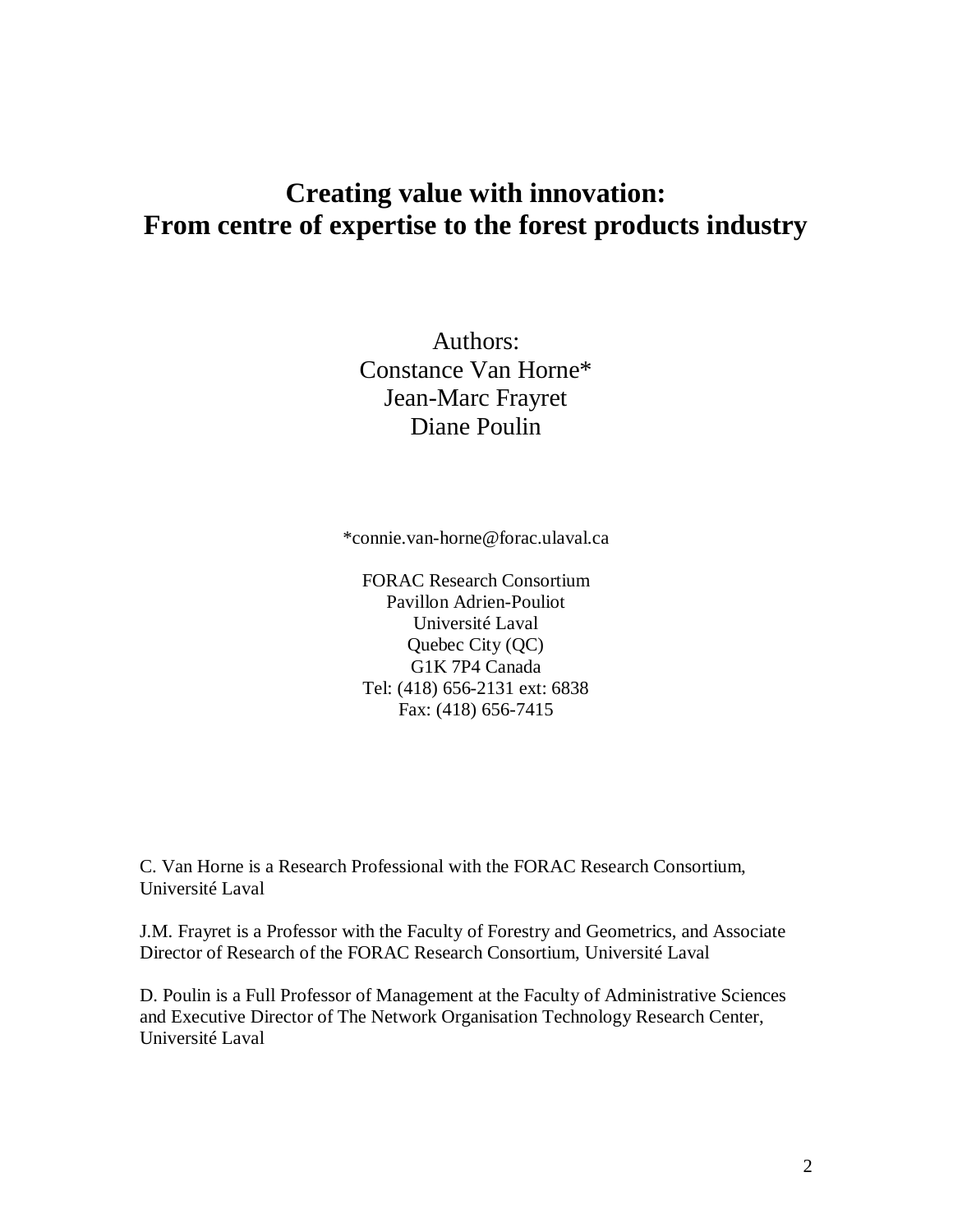## **Abstract**

The innovation of products and processes is seen as a promising answer to many of the challenges faced by the forest products industry. Centres of expertise are used by governments and industry to create and transfer the innovative knowledge at the base of these innovations. The specific missions and objectives of forestry centres of expertise vary according to the sources of their funding and their targeted audience. However, we believe that even given the diversity of centres, a common objective can be extrapolated: that is to create value using research and innovation. The great number and varied nature of centres of expertise in the forest products industry illustrate their importance for the diverse actors of the industry. Their role, and in particular their role in the Canadian industry, is analyzed in this paper from the perspectives of innovation and value. An innovation value matrix is presented to describe the innovation process from the perspective of the value that is created and perceived by the various actors of the innovation process. Based on exploratory interviews with two centres of expertise dedicated to the industry, this model includes findings from other authors and proposes a new perceptive related to the value perceived and effected by the actors involved in an innovation process. Through the use of the innovation value matrix the authors examine the different actors' understanding of innovation and value. The authors believe that, by improving the understanding of the concept of value creation from innovative knowledge, centres of expertise can develop a better understanding of their own processes and in turn develop better tools to transfer knowledge so that it is used to create effective value for the forest products industry.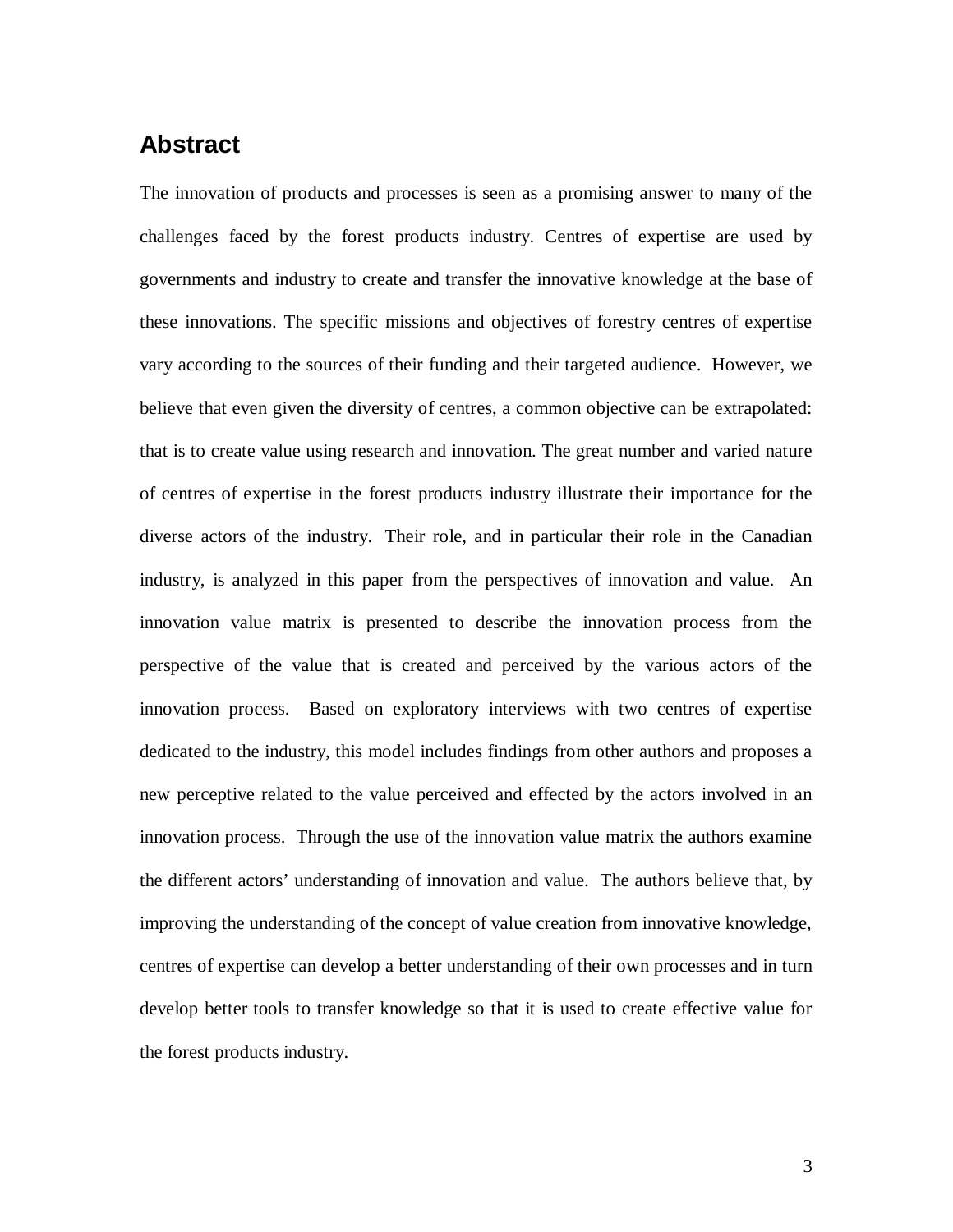## **Key words:**

Centre of expertise; Forest products industry; Innovation; Knowledge management; Innovation value matrix

## **1. Introduction**

Currently, the global forest products industry finds itself faced with many challenges. These challenges are multifaceted and complex, and the need for the application of innovative ideas and solutions is obvious. However, the process from innovative knowledge to implanted or consumed innovation is not clear. There are many sources of innovative knowledge, from internal R&D departments to universities and centres of expertise. In particular, centres of expertise, financed by public and private sectors, have a large role to play in the creation of innovative knowledge and the process of turning that knowledge into innovation.

The first part of this paper presents the challenges currently faced by the industry in general and the forest products industry in Canada and the province of Quebec in particular. Following this, the roles of centres of expertise are discussed. Next, an overview of the literature in the fields of knowledge management and innovation is given. The fourth section of the paper presents two generic models of the innovation value chain and the results of interviews with two centres of expertise working in the forest products industry. The fifth section presents the innovation value matrix that has been developed by the authors. Following this is a discussion of possible supporting factors. Finally, the conclusion will present the future research needs of the authors.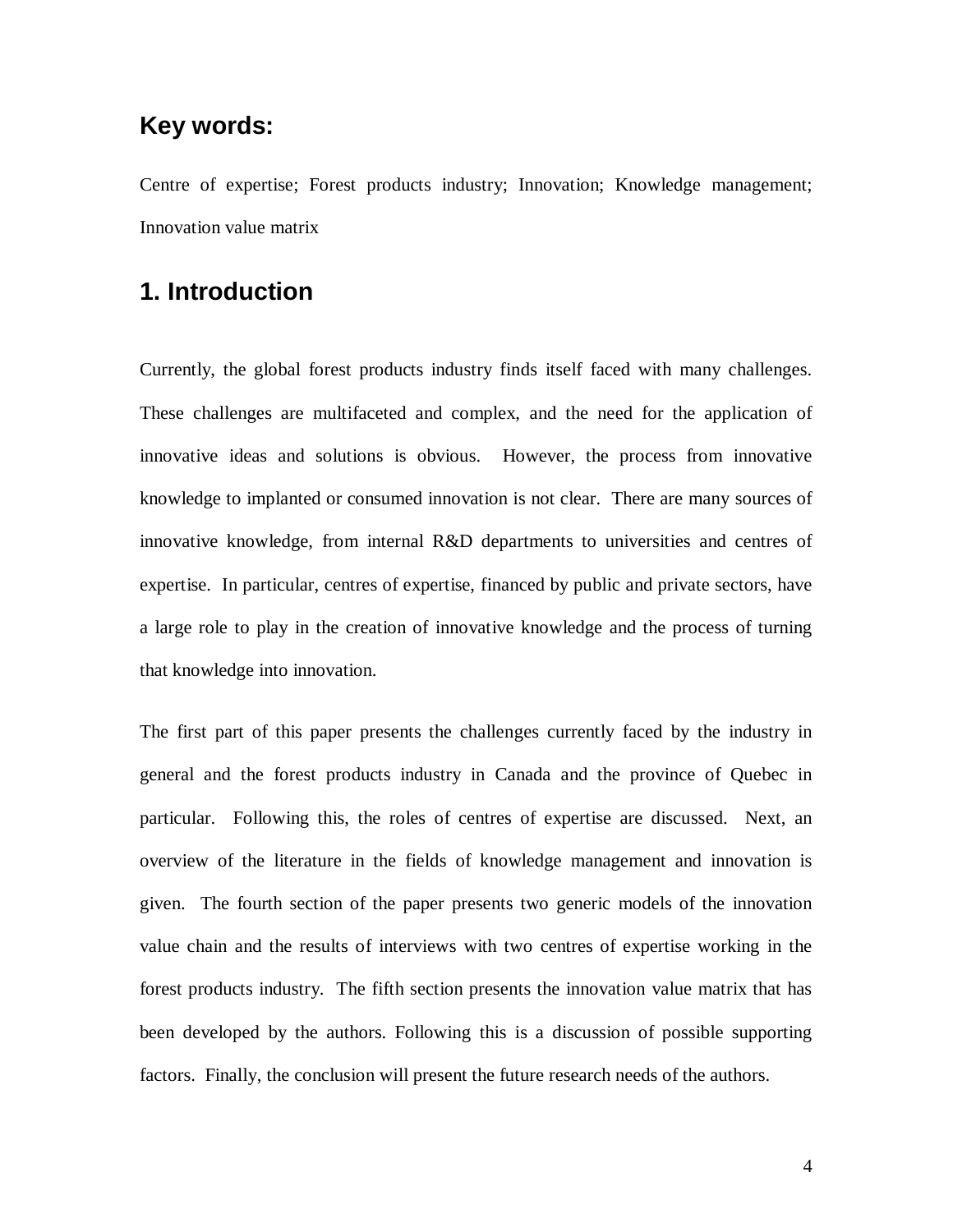## **2. Industrial context**

The forest products industry is an active player in the knowledge revolution that has changes the structure of many economies (Simard, 2000). Moreover, sustainable growth and development, both in ecological (Innes, 2002) and economical terms, have become priorities. Economic, environmental and social considerations have become the basis of future plans of industry players (De la Roche and Dangerfield, 2002; McDonald and Lane, 2004). Juslin and Hanen (2002) have identified four major trends facing the industry:

- restructuring, consolidation and search for profitability
- cost reduction through production optimisation and technological innovation
- customer orientation, centred on differentiation and adding value
- confronting environmental challenges.

World wide overcapacity and low prices led to the consolidation and restructuring of many companies. Larger companies have emerged that are integrated along the supply chain. Network thinking and collaborative methods are replacing information and operations silos. This has encouraged research in the fields of supply chain management, industrial engineering, operations planning and new communication and information technologies to support e-business endeavours (Epstein et al., 1999; Frayret et al*.,* 2005).

Much research has been done and resources invested to optimise production and implant technological innovations (Haarla, 2003). These hardware oriented technologies have allowed companies to reduce costs and increase productivity (Juslin and Hansen, 2002).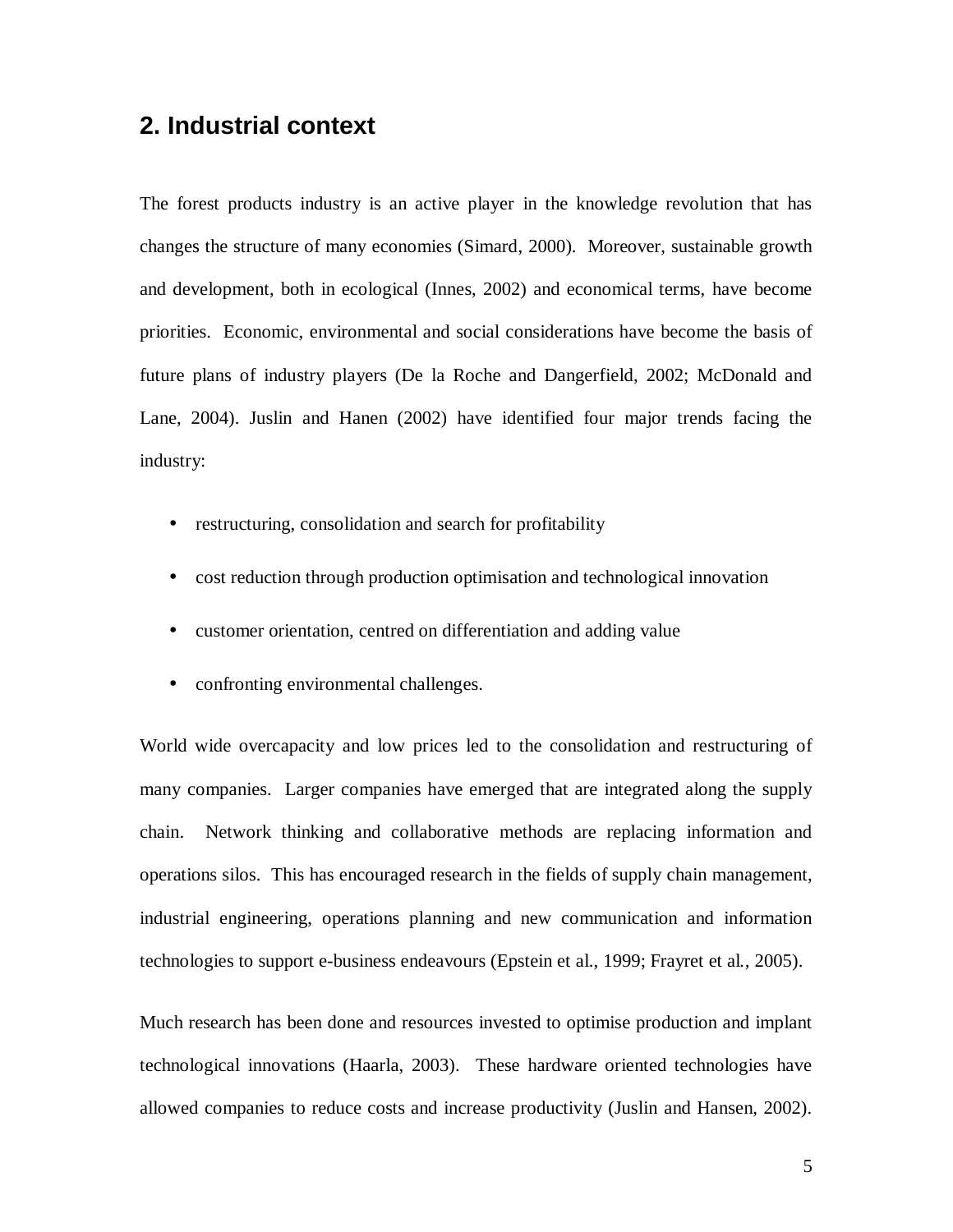However, progress still needs to be made to integrate these technological innovations that optimise production with software oriented technologies and the overall coordination of value added networks.

Following other industries, the forest products industry is increasingly focused on the end customer. To improve customer service levels the industry needs to innovate to better manage its value creation network. Knowledge management practices also need to be developed (Simard, 2000; Innes 2002; Van Horne et al*.*, 2005) in order to pull information from customers so as to develop new products and services that meet, or even create, the needs and desires of an increasingly demanding customer base.

Finally, the environment has become a key issue for all stakeholders of the forest products industry. In fact, environmental management (including harvesting and forest operations), forest certification, and environmental labelling (Juslin and Hansen, 2002) are inescapable issues for the industry.

There are numerous centres of expertise working on these problems around the world. The following section first proposes a definition of a centre of expertise. Then, it discusses the roles that these centres play in the creation and implementation of innovation knowledge.

## **3. Centres of expertise and their roles**

A centre of expertise is a centre, whether virtual or physical, that regroups experts from multiple disciplines to study complex and multidimensional problems in a team environment, in order to create and transfer new knowledge and insights to concerned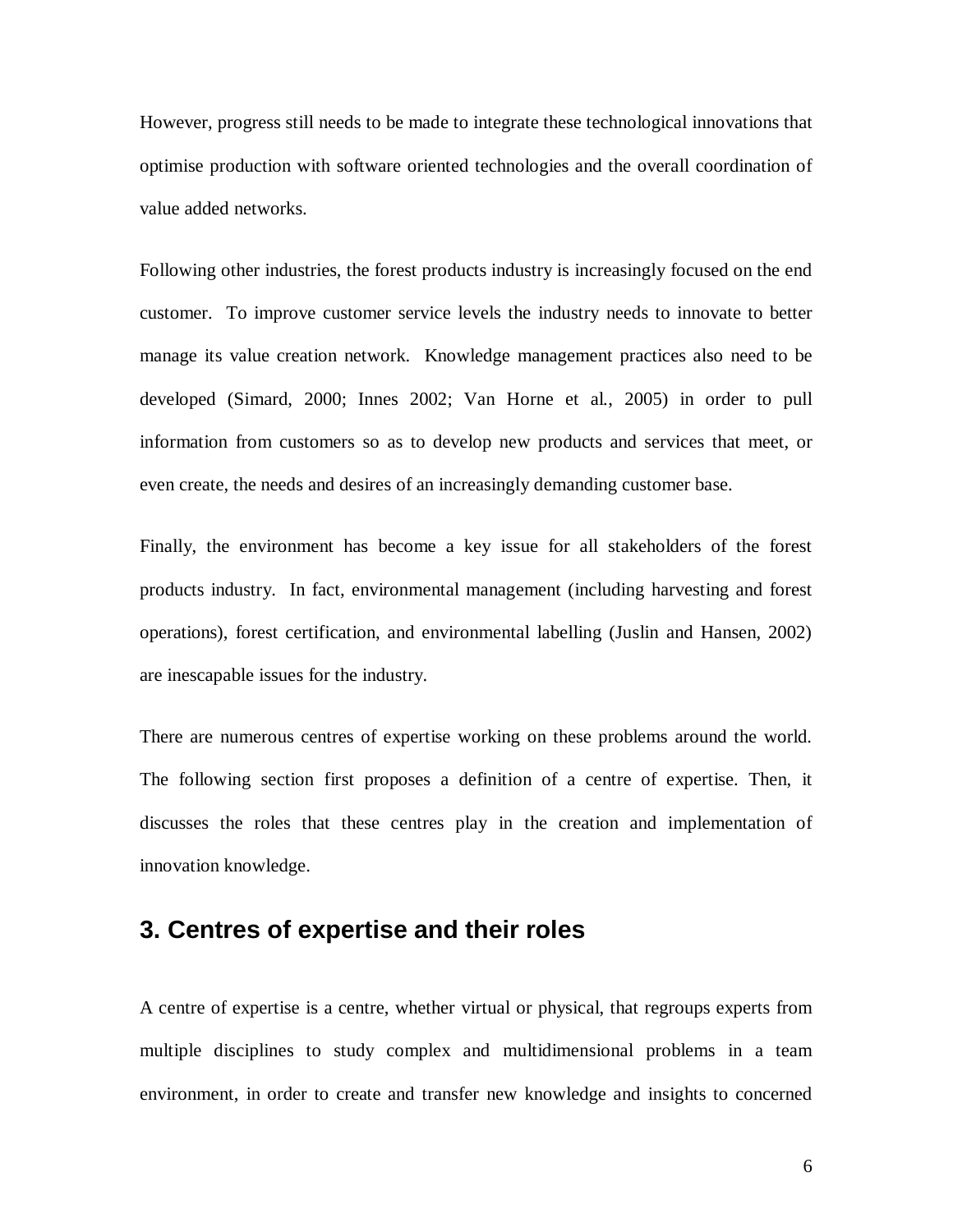stakeholders. According to their sources of their funding, their mission may serve various purposes and "customers/audience" (Van Horne et al., 2005). However, the authors believe that even given the diversity of centres, a common objective can be extrapolated: that is to create value using research and innovation.

Narula (2001) explains that companies use their in-house R&D for issues and technologies related to the company's competitive advantages. Of course, this knowledge should not be shared. However, more collaborative approaches are interesting, especially when the benefits of the research area are unknown or marginal (Narula, 2001). Many authors have also demonstrated that when companies wish to acquire a new technology, or know-how, they are more prone to cooperate in collaborative type relationships (Poulin*,* 1994). Nakamura et al. (2003) list five motivating factors that are behind a company's decision to enter into cooperative research: internalise externalities, pursue R&D cost reduction, gain expertise and information, share risks and coordinate strategies.

Particularly in Canada, where the federal and provincial governments own 95% of commercial forests, cooperative forestry research is significantly supported. This of course is a major financial incentive for companies to join these centres and profit from research into both common and specific problems. In fact, in 1995 Paprican's budget (a nation-wide centre doing research in the pulp and paper sector) accounted for over 30% of all R&D performed in the sector and in that same year over 90% of R&D expenditures in the solid wood sector were performed by Forintek (a nation-wide centre) (Nakamura et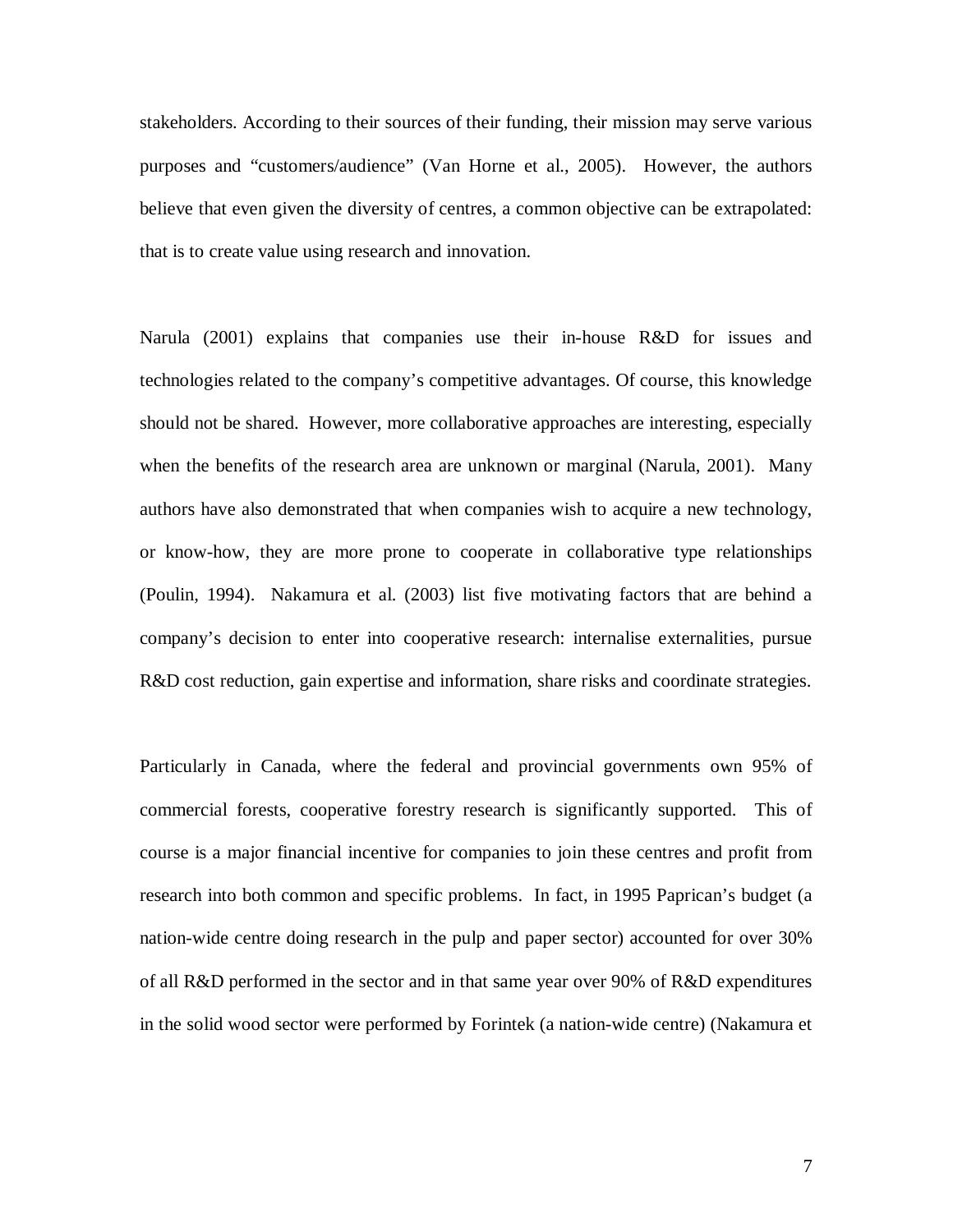al., 2003). In this way, the collective challenges faced by the industry are often studied by network based centres of expertise.

These centres do more than research. Extension activities play a vital part of their role in the industry. The transfer of technologies and innovative knowledge and assisting in the implementation of innovations to create effective value is an important part of their work (Nakamura et al., 2003; Van Horne et al*.,* 2005). Moreover, the process that centres of expertise use to create value from innovation has never fully been studied. The authors believe that by improving the understanding of the concept of value creation from innovative knowledge, centres of expertise can develop better tools to transfer knowledge so that it is used to create effective value for the forest products industry.

## **4. Knowledge management and innovation**

Knowledge is information that has been read, understood, interpreted and applied to a specific work function (Lee and Yang, 2000). There are two types of knowledge, tacit and explicit, although absolutes are rare. Tacit knowledge, also called procedural knowledge, is personal and difficult to formalise. It is our hunches, insights, know-how and cognitive knowledge and is based on our beliefs, ideals, values, schemata and mental models (Nonaka and Noboru, 1988; Nonaka, 1991; Schmoldt and Rauscher, 1994). Explicit knowledge, also referred to as declarative knowledge, can be expressed in words and numbers and shared in the form of data, equations, specifications, manuals, reports, etc.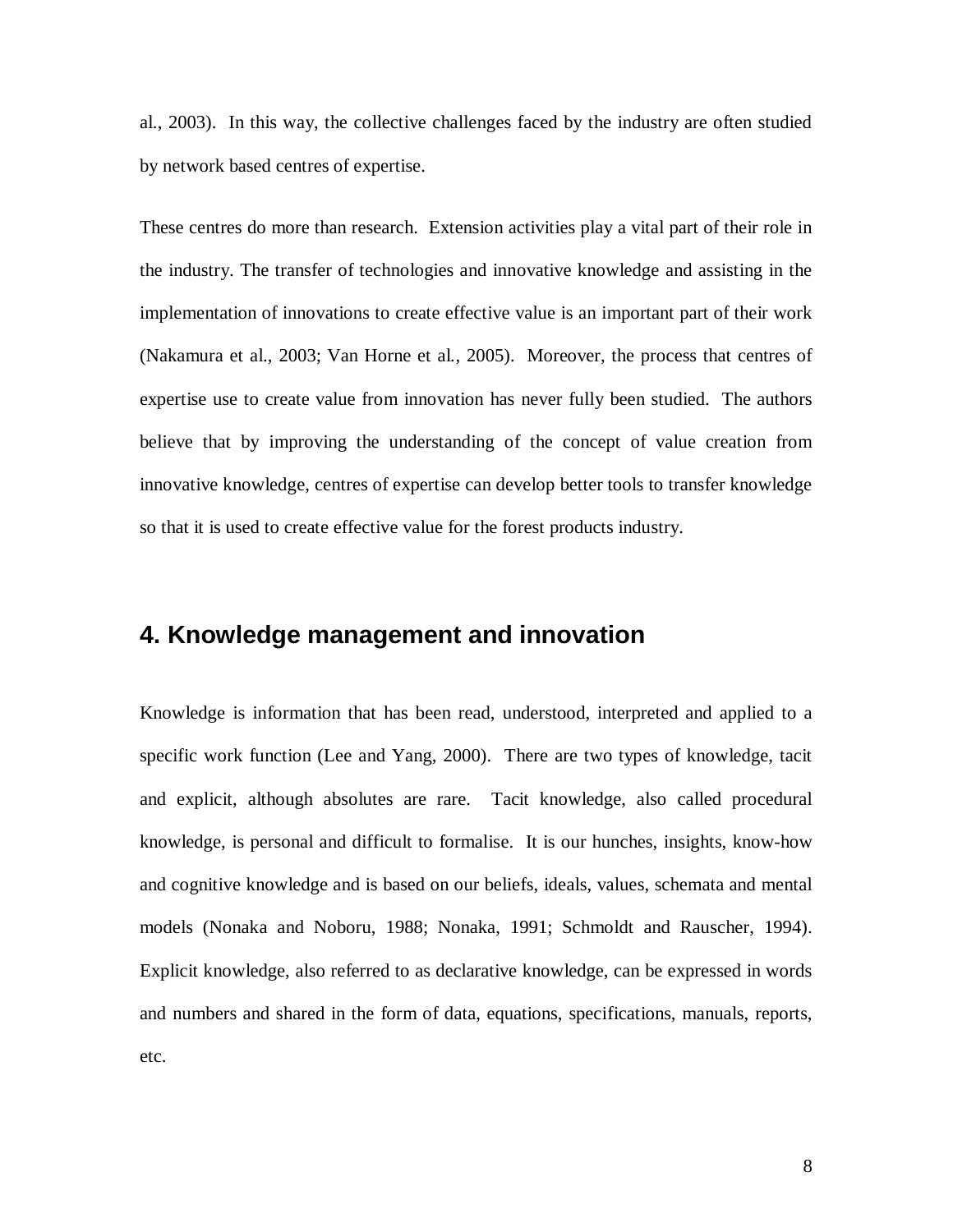The literature on knowledge management is vast but a common definition has yet to be developed. A useful definition is provided by Simard (2003): knowledge management is "developing organizational capacity and processes to capture, preserve, share, and integrate data, information, and knowledge to support organizational goals, learning and adaptation." Consequently, knowledge management is not simply organising information or sharing it. In fact, the goal of knowledge management is to create value from organisational and individual knowledge.

The benefits derived from good knowledge management are multiple, and include: reduced duplication of effort, creation of new knowledge, and increased efficiency and productivity. Furthermore, innovation is one of the many by-products of knowledge management. In fact, some authors consider innovation as the greatest payoff of knowledge management (Majchrzak et al., 2004). Baldwin and Hanel, (2003) argue that innovation is the dynamic force that changes the economy and it is at the heart of entrepreneurship. Moreover, knowledge and innovation are the building blocks of sustainable competitive advantage (Porter, 1985), and therefore are a source for sustainable development and growth for enterprises.

Edvinsson et al. (2004) define innovation as the reuse of existing insights and knowledge combined with new knowledge which is then commercialised or used by a company. Thus, an innovation is the use of innovative knowledge so as to create effective value for the stakeholders of the industry. There are two types of innovation, incremental or continuous and radical or discontinuous. Incremental innovation is the most common type of innovation and consists in incremental changes to current products or processes. This type of innovation is often pulled from customers (Darroch and McNaughton, 2002).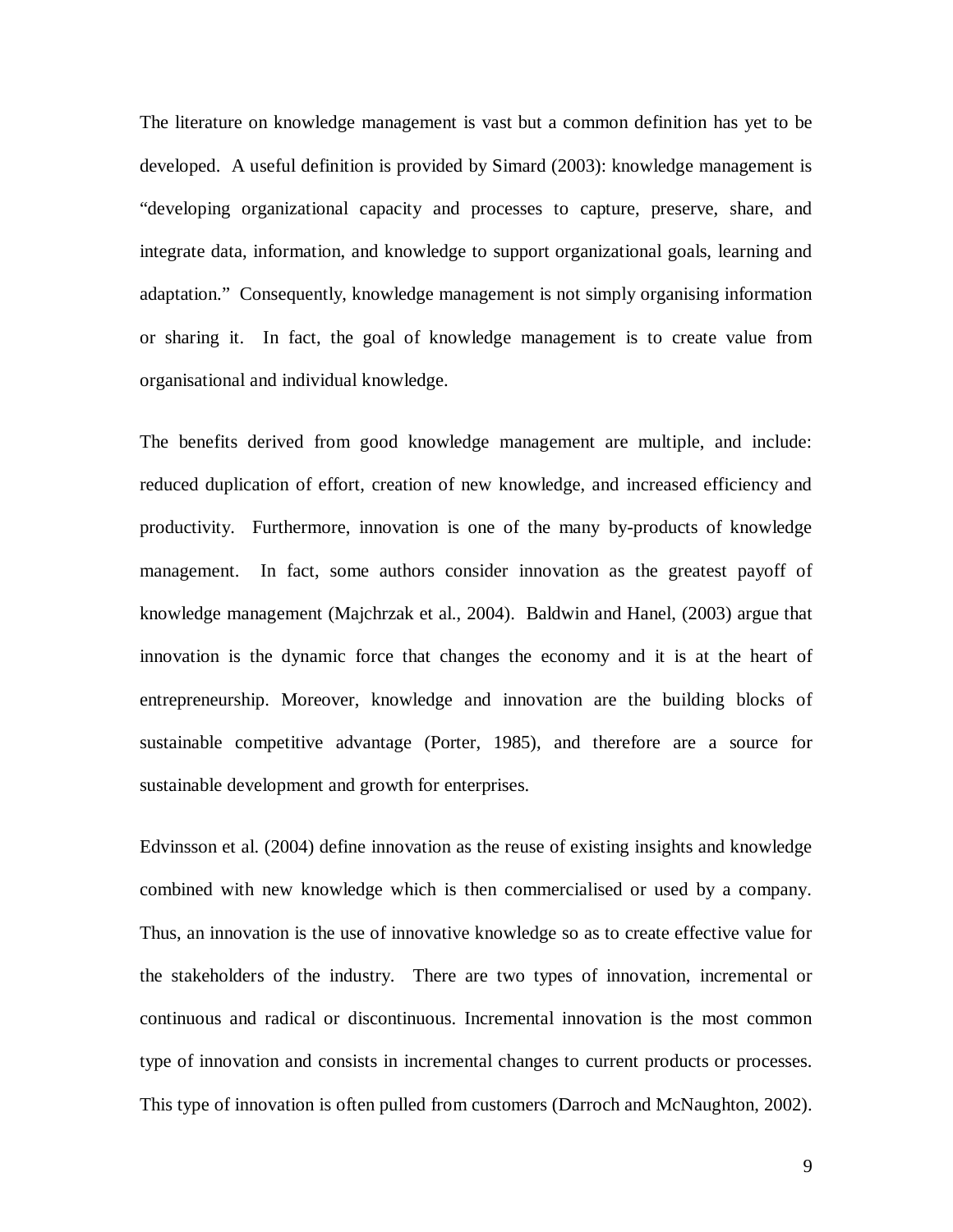In contrast radical innovation tends to make certain skills and knowledge redundant and is often the result of the development and application of new technologies and is science based (Veryzer, 1998). Both are needed by the forest products industry to create value and sustainable development and growth.

An important problem faced by the industry is the implementation of new and innovative knowledge into its processes and products. This problem is faced by both companies and the centres of expertise that develop knowledge and need to transfer the technologies developed to the industry (Globerman et al., 2003; Kremic, 2003; Nakamura et al., 2003).

The literature on innovation systems, particularly in forestry, studies the systems used to diffuse innovation. These systems, as described by Kubeczko and Rametsteiner (2002) and Côté and Perron (2001), are networks of organisations (e.g., research institutions, private enterprises, government agencies…) and resources that facilitate the innovation process. Interactions between actors are privileged for study over the roles of particular actors. The authors strongly recognise the importance of networks in innovation processes. However, we claim that the particular roles and the perceptions of values held by each actor also needs to be further studied.

## **5. The Innovation Value Chain**

#### **5.1. New Product Development**

The process of innovation per se has been thoroughly studied by many authors in the academic community (Rogers, 1983, 2003; Cooper, 1990, 1994; Balachandra and Friar, 1997; Krishnan and Ulrich, 2001; Cooper et al., 2002; Marxt et al., 2004; Reid and de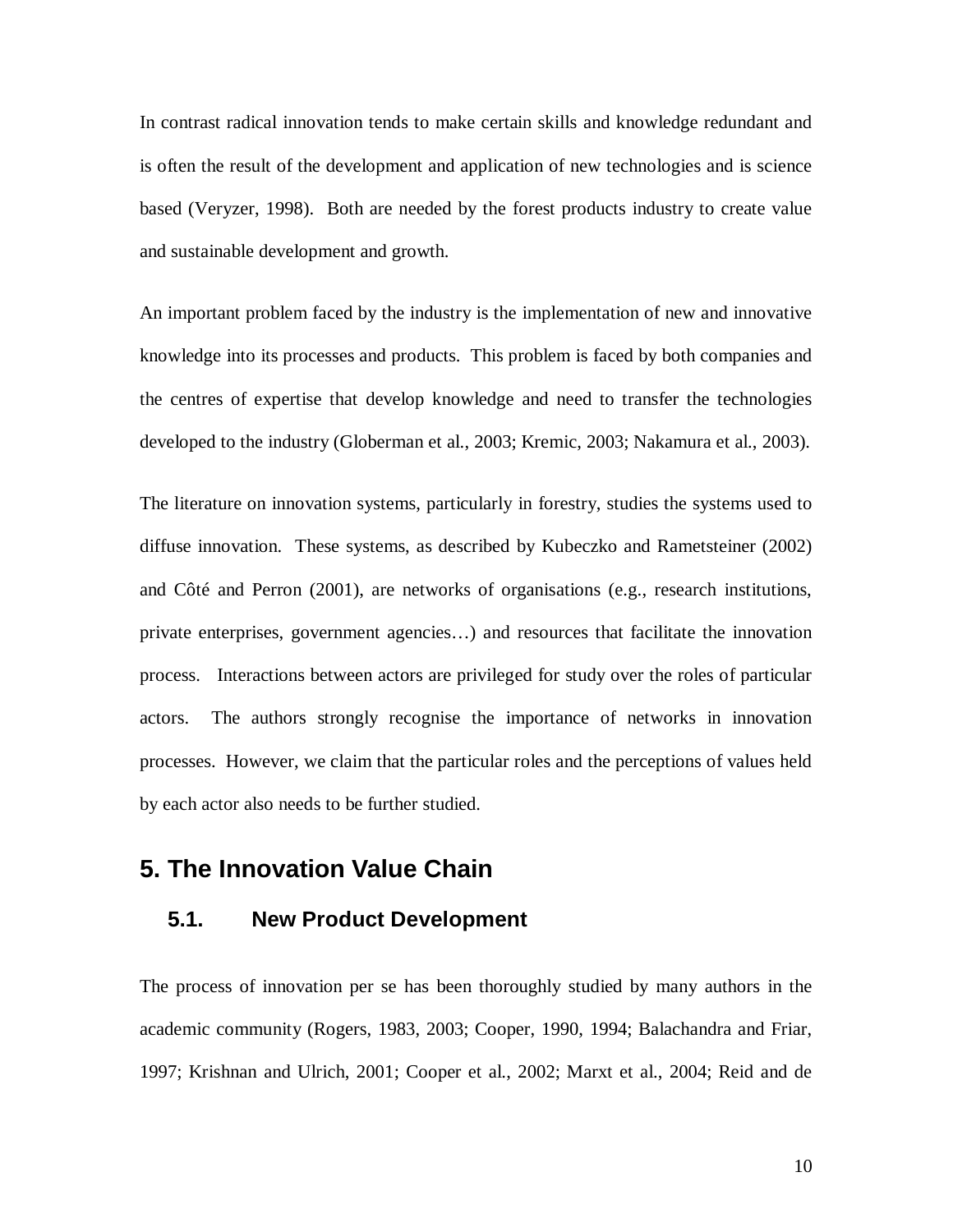Brentani, 2004). Rogers (1983, 2003), for instance, describes it as a six-phase progress that involves (1) recognizing a problem or a need, (2) doing applied research, (3) developing the innovation, (4) commercializing the innovation, (5) diffusing it and finally (6) adopting the innovation. Much research has focused on New Product Development (NPD) and its frameworks, models and processes (Veryzer, 1998; Cooper et al., 2002; Marxt, et al., 2004; Reid and de Brentani, 2004). Other authors focus on success factors (Balachandra and Friar, 1997; Cooper, 1999). In contrast, Krishnan and Ulrich (2001) write that NPD is a business process involving many generic decisions and argue that adopting a decision perspective is advantageous as the "how" of NPD can change while the "why" remains more constant.

The Stage-Gate Model developed by Cooper (1990, 1994; Cooper et al., 2002) is widely studied in the NPD literature (Balachandra and Friar, 1997; Veryzer, 1998; Krishnan and Ulrich, 2001; Marxt, et al., 2004; Reid and de Brentani, 2004). Cooper describes a five gate and five stage innovation process, where gates represent go/no-go decisions and are guarded by "gatekeepers" responsible for making the decisions necessary to end the project or push it to the next stage. The process begins with an idea and then passes through the following gates and stages: Gate 1, initial screen; Stage 1, preliminary assessment; Gate 2, second screen; Stage 2, detailed definition; Gate 3, business plan review; Stage 3, development; Gate 4, post development review; Stage 4, testing and validation; Gate 5, pre-commercialisation business analysis and Stage 5, full production and market launch (Cooper, 1990).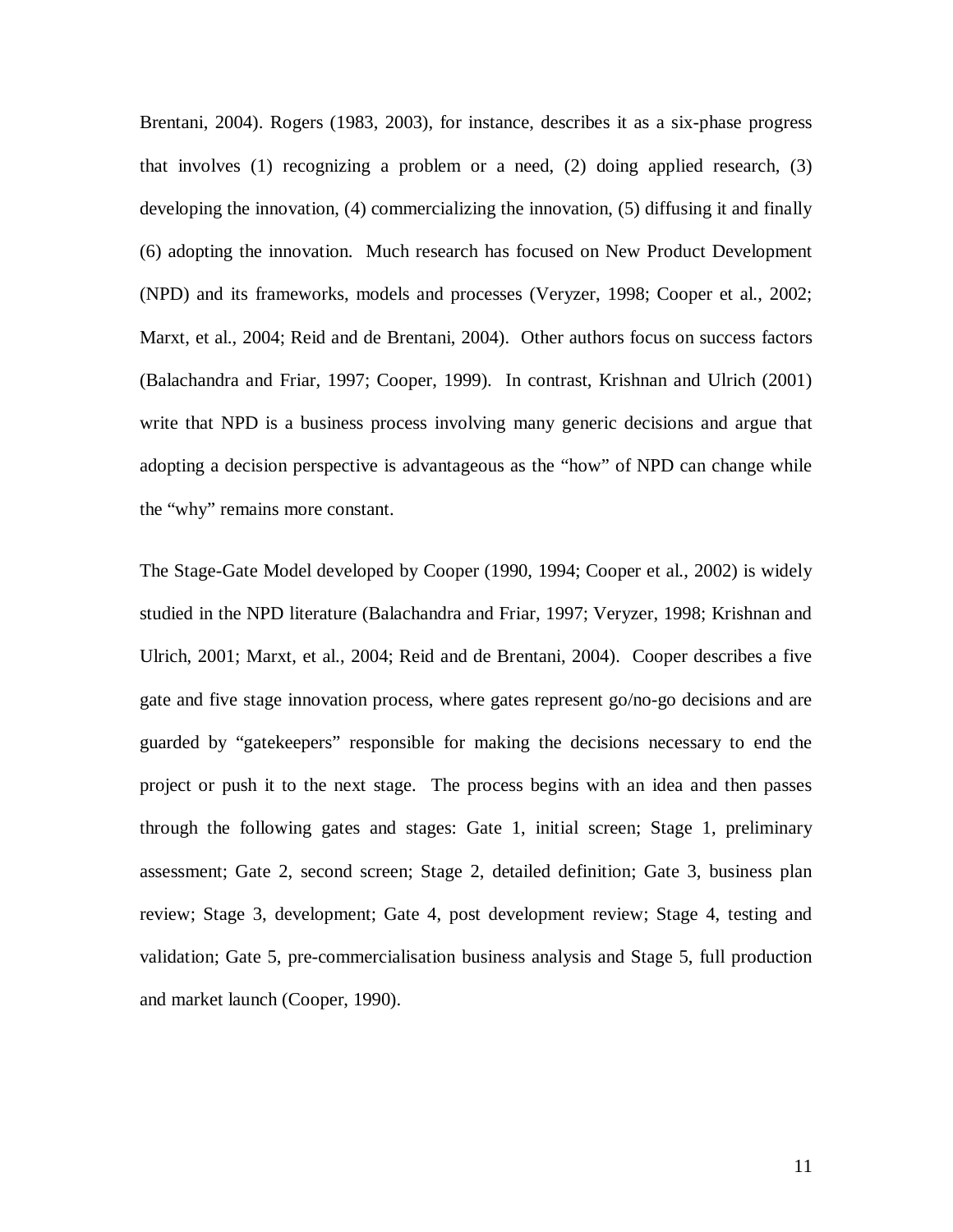#### **5.2. Exploratory interviews**

In order to compare these generic concepts with the reality of two centres of expertise from the Canadian forest products industry we conducted preliminary interviews with two people in charge of the organisation of the innovation process in their respective centre. Personal and semi-guided, three hour long interviews with the director of Equipment Development, from the CRIQ, and the vice-president of the Eastern Division of Forintek were conducted in the spring of 2004 in Quebec City, Canada.

The first interview was conducted with the Centre de Recherche Industrielle du Québec (CRIQ). The CRIQ is an industrial research centre, funded by the government of Quebec and it employs 350 personnel and has over 1,000 clients each year. It was created in 1969 and is a source of innovation and expertise in the areas of manufacturing technologies, the environment, industrial information and standardization. A large portion of their R&D efforts is concentrated in the forest products industry. In particular, the CRIQ develops various types of equipment used in the timber and pulp and paper industry. The interviewee oversees most parts of the entire innovation process, from the identification of a need to its diffusion to the industry. In brief, at the CRIQ, the innovation process often begins with industrial companies that arrive with a problem to fix or an idea to develop. The interviewee explained that a common feature of such companies is a certain amount of technological dexterity which allows them to be on the leading edge of the industry. The first task of the CRIQ is to evaluate the technological potential of the initial idea and then they assess the value of the technological potential for the client and the industry as a whole. Once the decision to go further with the idea is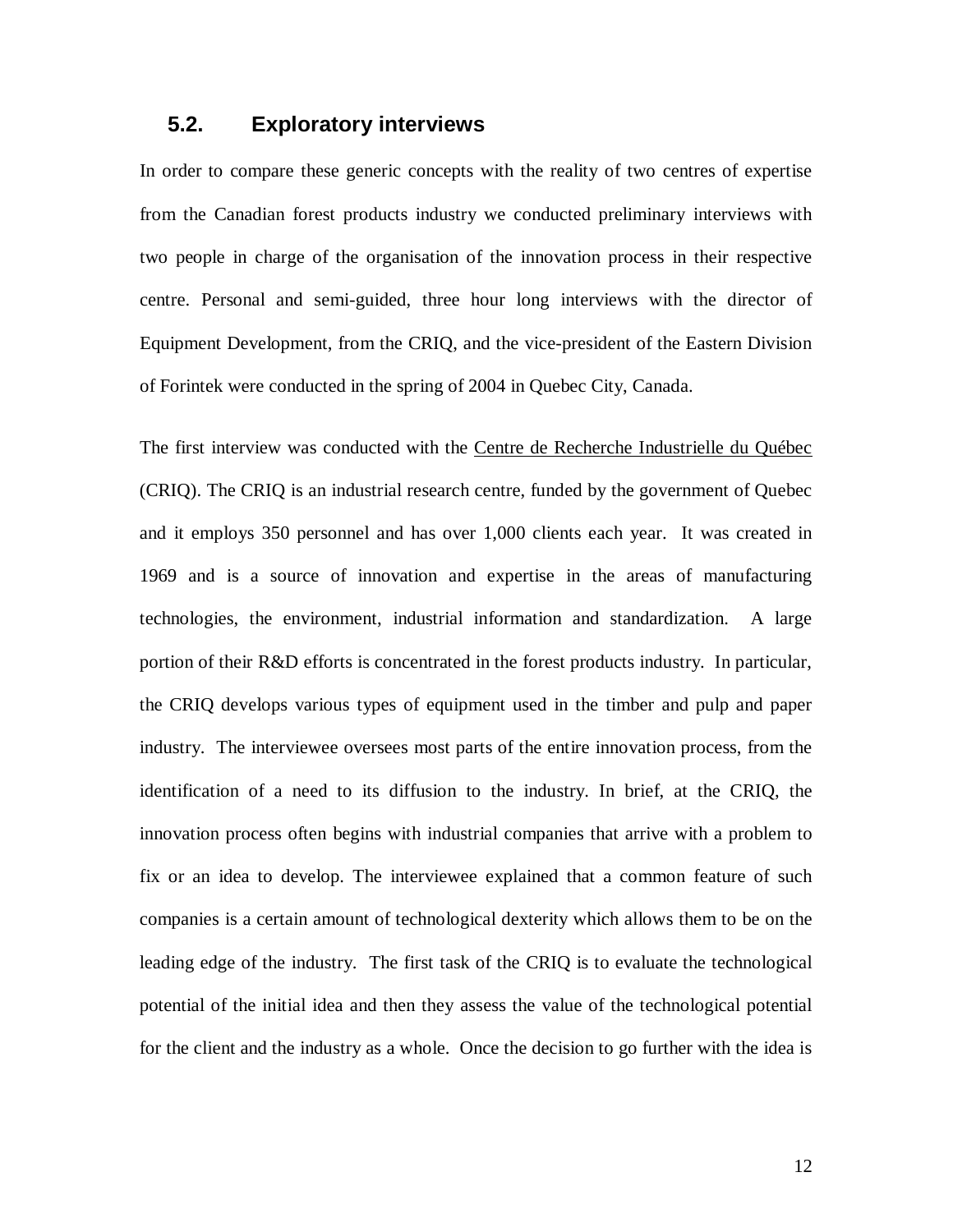made, researchers of the CRIQ search for available solutions to the problem, or promising technologies.

After the research is completed, a prototype is built to be exploited by the industrial partner of the project. Again, this step is only taken if a potential value for both the centre and the industrial partner is perceived. Finally, if actual value can be demonstrated from the use of the technology (e.g., productivity increases, cost reduction, waste reduction or energy savings) then the new equipment or process is considered to be made available to other member companies or even commercially.

Several factors for success were noted by the interviewee. In particular, the importance of a network of researchers and people working in the industry was highlighted. These relationships allow competencies (both theoretical and practical/industrial) to be effectively combined. They also help the industry be "ready" to accept new technologies. During the interview, it was noticed that there is often an intermediary or boundaryspanning individual between the researcher and the industrial partner. This "spokesperson" is able to popularise scientific language and can also translate the needs of the partner into potential research directions. Finally, the interviewee noted that a network of support is also needed. Financial, material and managerial support must follow the process, from the early stages to the adoption of the innovation.

The second interview was conducted with Forintek Canada Corporation. Forintek is a private Canadian organization which is funded by public monies and membership fees industry companies. There are over 220 employees (170 research professionals) employed by the organisation. The interviewee is responsible for the high level

13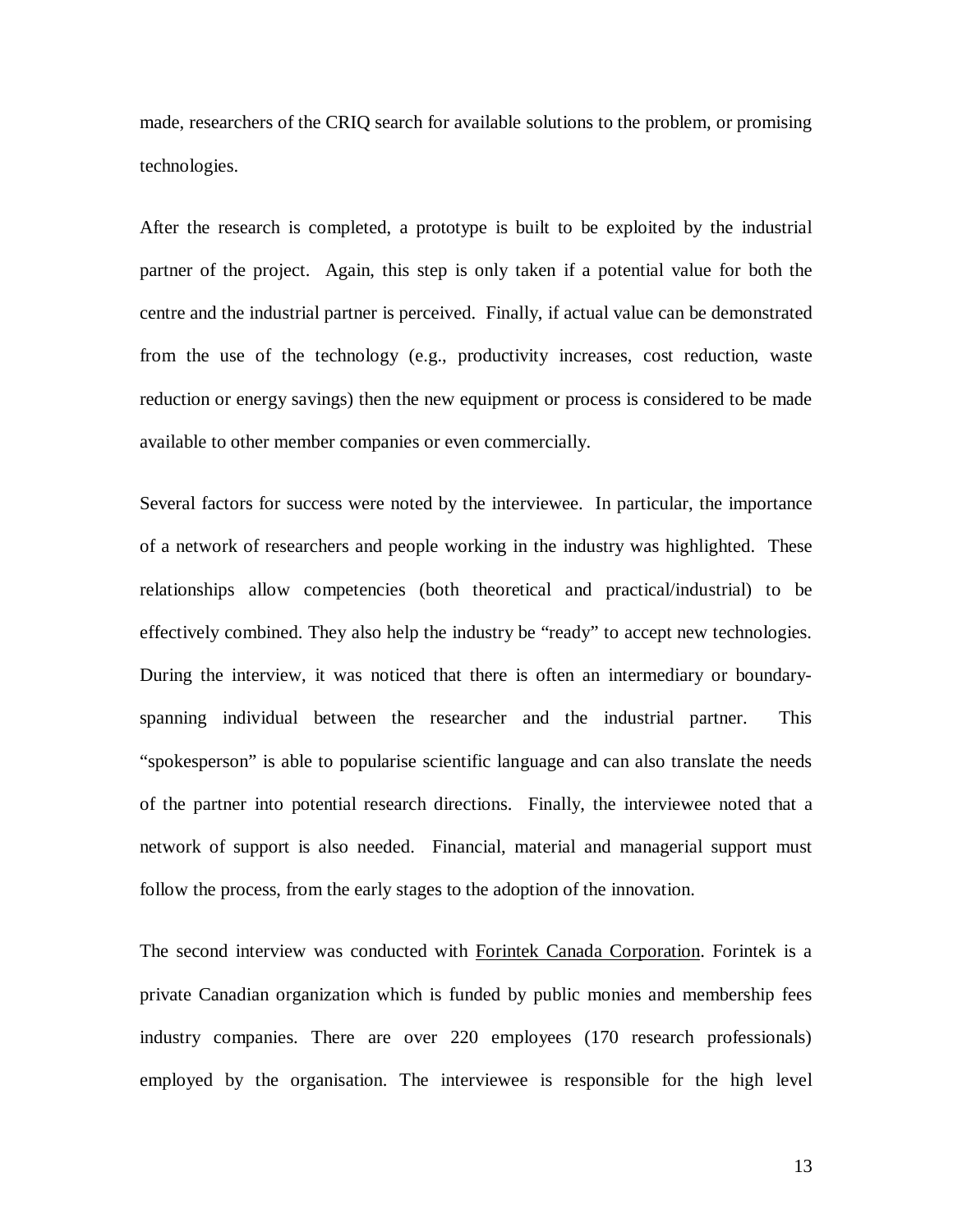organisation of the innovation process and is actively involved in ensuring the efficiency and effectiveness of Forintek's innovation processes.

At Forintek, the innovation process also often begins (but not necessarily) when an industrial member of Forintek arrives with a problem. If the problem is industry wide, the research that initiates the innovation process begins with Forintek funds. If not, the process is contract-based, and research is funded solely by the partner, with the consequence that results are not shared. Next, if Forintek does not have the internal competencies to solve the problem, they investigate to see if the required knowledge has already been developed somewhere else. The interviewee mentioned that knowing where to find competencies and knowledge is a strategic competency for a centre of expertise such as Forintek.

As an example of a typical and successful innovation process at Forintek, the interviewee described the case of an innovation process dealing with a common problem to many sawmills in Quebec. This problem concerns the distinguishing of fir and spruce planks in sawmills when logs are not sorted. Up to this point, highly trained employees have been used to make such a differentiation. However, with the lack of skilled employees, this is not an efficient way to solve the problem. In order to find a solution, Forintek proposed an initial technological idea and developed into this into a prototype. The idea was a color-changing chemical detector that is applied on planks to distinguish between the two species. An industrial partner was found and involved early in the innovation process, which finally resulted in a technology made available to industry through a partnership with a private company that produces and distributes the innovation.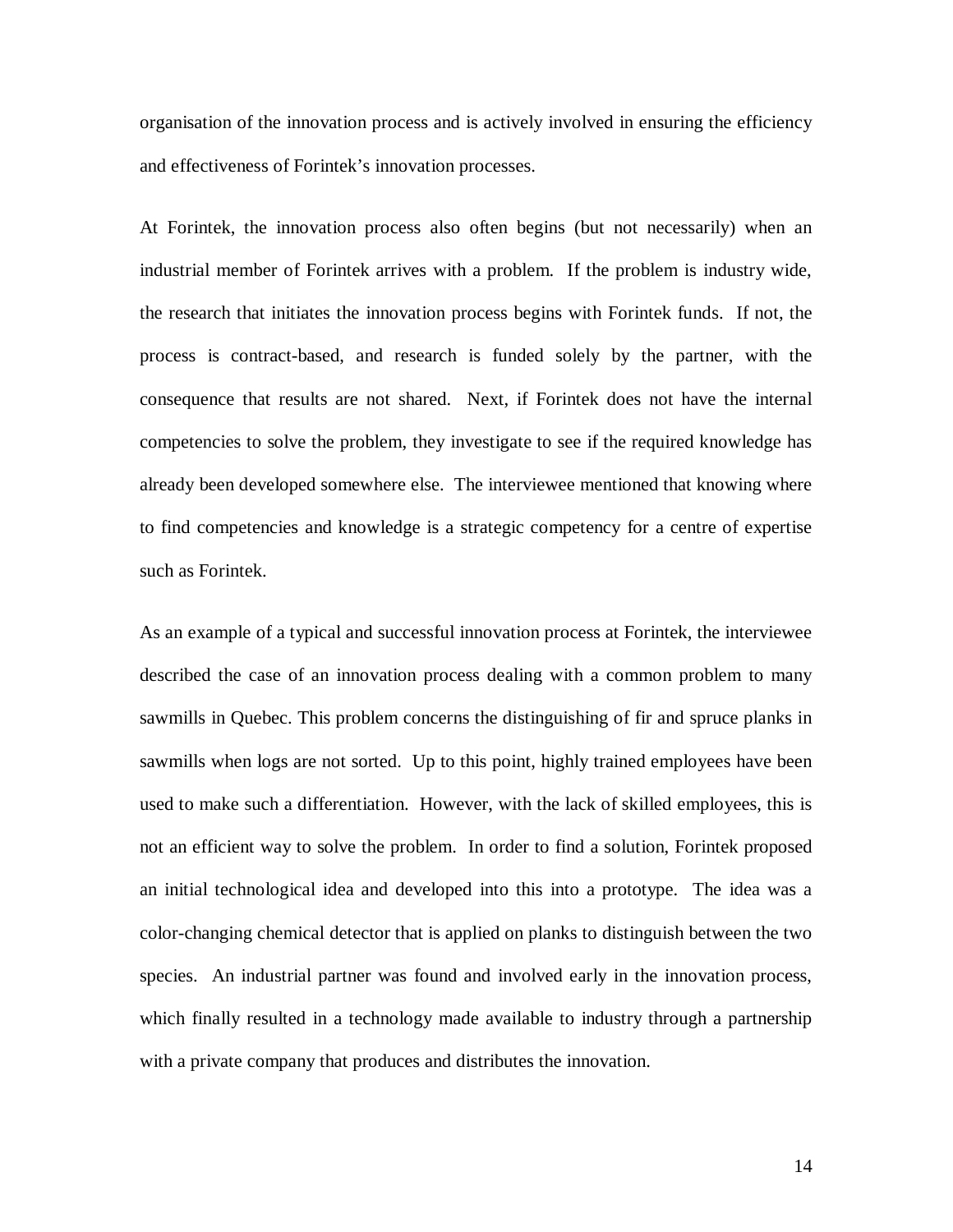Once again, the interviewee mentioned the importance of having a project champion, to follow and sell the project throughout the various stages. The importance of collaboration and having close working relationships with their industrial members and other centres of expertise was also highlighted.

#### **5.3. Innovation value chains**

On the basis of the mentioned literature and these interviews, it is possible to draw a parallel with and adapt Porter's value chain framework to the process of innovation. This analysis results in the proposed activity view of the innovation value chain (see Figure 1). On the one hand, Rodger's six stages of the innovation process represent what may be referred to as the primary activities. On the other hand, other necessary activities, not directly involved in the process of creating the innovation per se, can be identified and recognized as being what Porter call support activities. These activities involve notably the management of the competencies, the technological and research infrastructures, and the knowledge required to create the innovation, as well as the management of the innovation process itself. This is in line with what Marxt et al. (2004) refer to as the function-process matrix where the various enterprise activities are divided into stages of the innovation process and which the entirety is supported by the social organisation (collaborative and project management and communication) and risk, quality and knowledge management processes.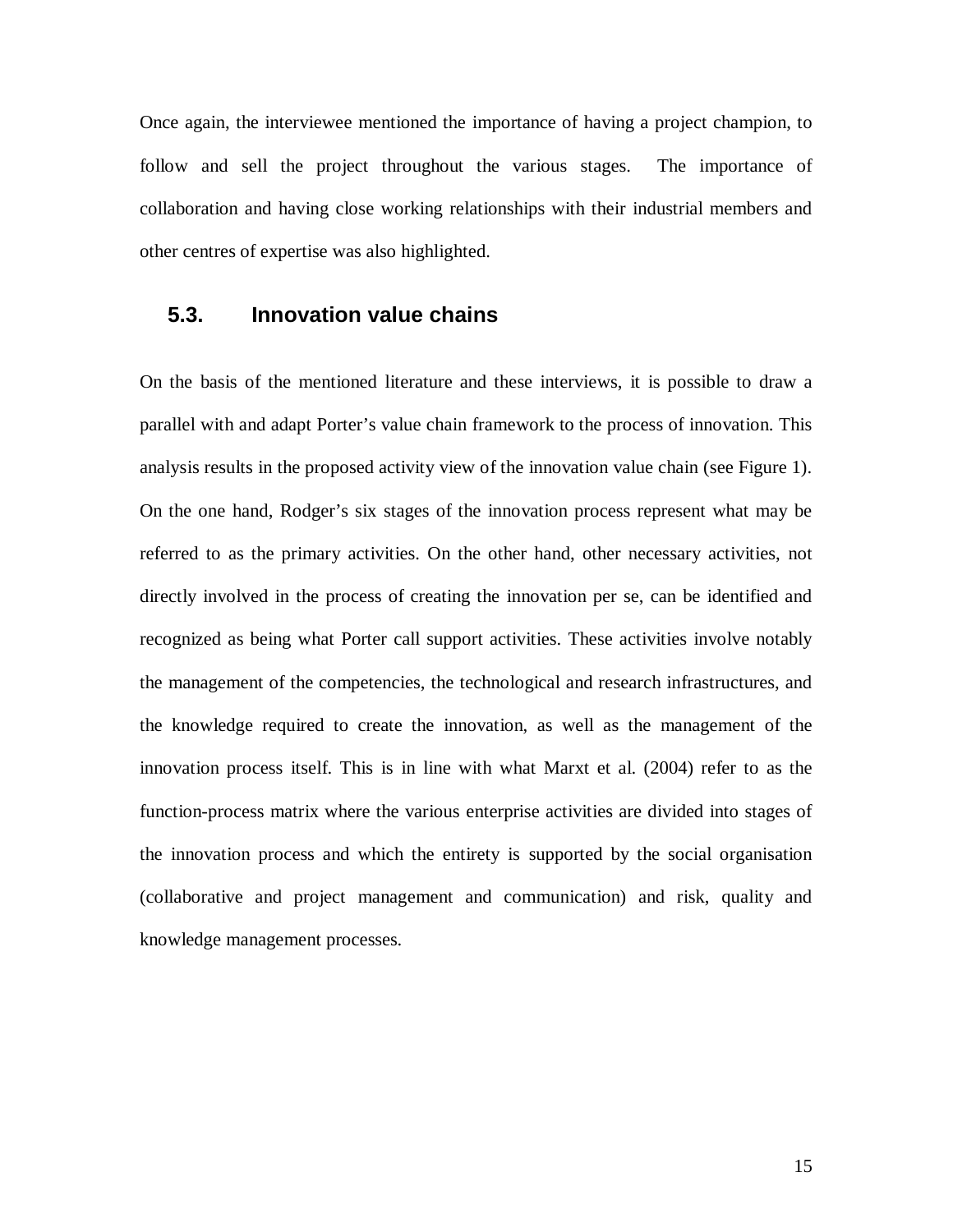

Figure 1: Activity view of the innovation value chain

From the perceptive of the innovation, the innovation value chain may be represented differently. Indeed, innovation starts from an idea that is often embedded with an innovative knowledge, to become somehow a prototypical invention, to finally become an innovative product or piece of technology that is industrially exploited or even commercialized. These stages of the innovation, different from the stages of the process of innovation, can thus be represented by a three-stage model of the innovation value chain that can be seen as the innovation view of the innovation value chain (see Figure 2).



Figure 2: Innovation view of the innovation value chain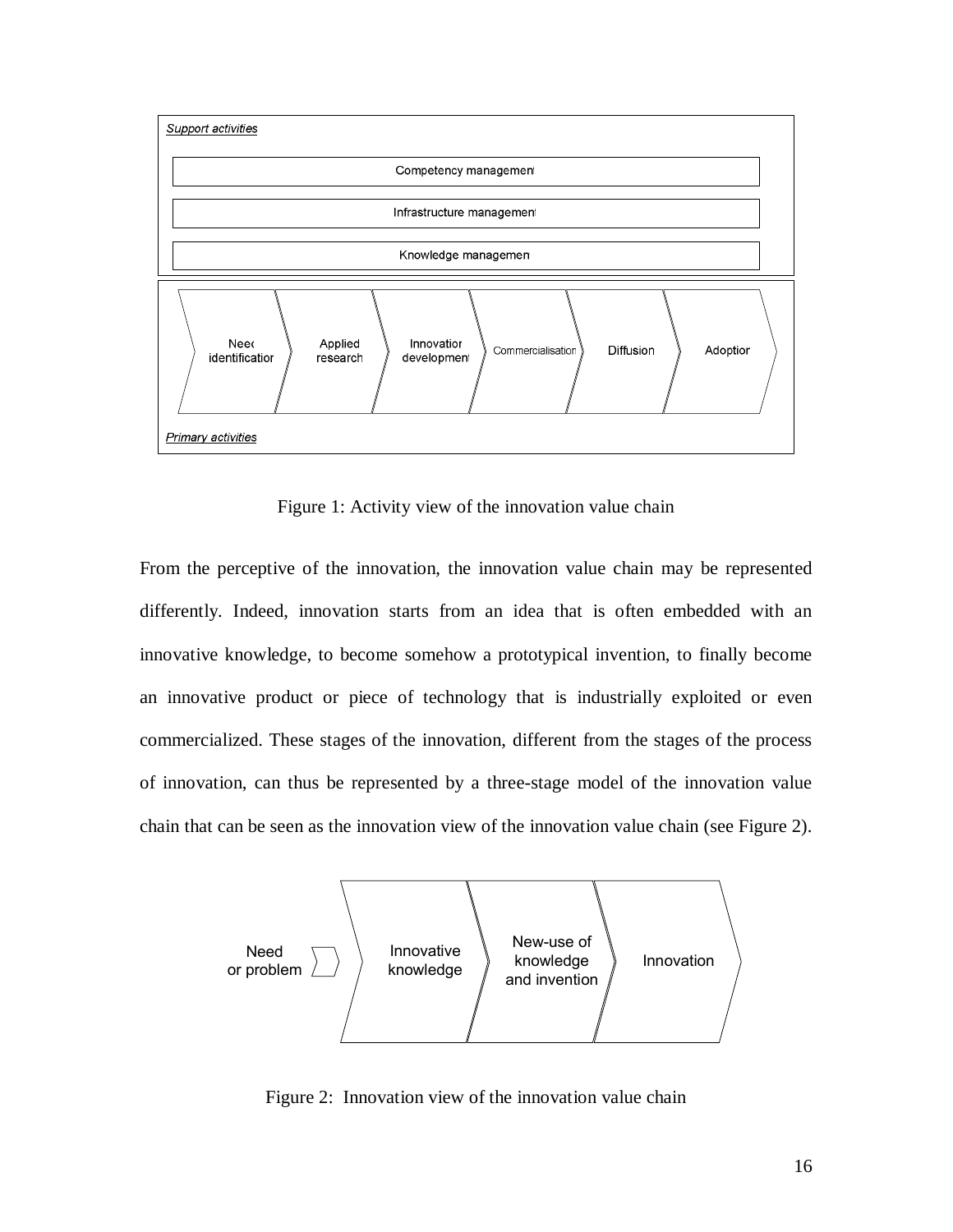From the initial idea, which triggers the development of the innovative knowledge to the consumed innovation, the innovation view of the innovation value chain builds on the literature (Edvinsson et al., 2004) and defines three main outcomes of the innovation process: innovative knowledge (new knowledge and ideas), new-use of knowledge and invention (application of the innovative knowledge) and the innovation itself (exploitation and new-use of innovative knowledge).

**Innovative knowledge** is built from an initial idea or problem which may come from any actor of the innovation process. The four phases of knowledge transformation, as outlined by Nonaka (1991), are all used to create new explicit knowledge that is written and easily transformed and new tacit knowledge of the researchers. However this paper emphasizes the new knowledge which usually derives from the theoretical research of a centre of expertise. Rogers (1983, 2003) describes the innovation development process as a sixphase progress. Innovative knowledge is the outcome of Roger's first two phases (i.e., recognizing a problem or need and basic and applied research. **New-use of knowledge and invention** represents applied research, and application of the innovative knowledge. Once research has been applied, or "old" knowledge has been used in a new way, there is invention. This invention often takes the form of beta-systems, prototypes or applied concepts. Rogers (1983, 2003) refers to this as the outcome of the development phase of the innovation.

Finally, **innovation** results from the exploitation of the invention. Rogers (1983, 2003) refers to this as the outcome of the commercialization, diffusion and adoption phases. The consumer of the innovation can now make use of the innovation.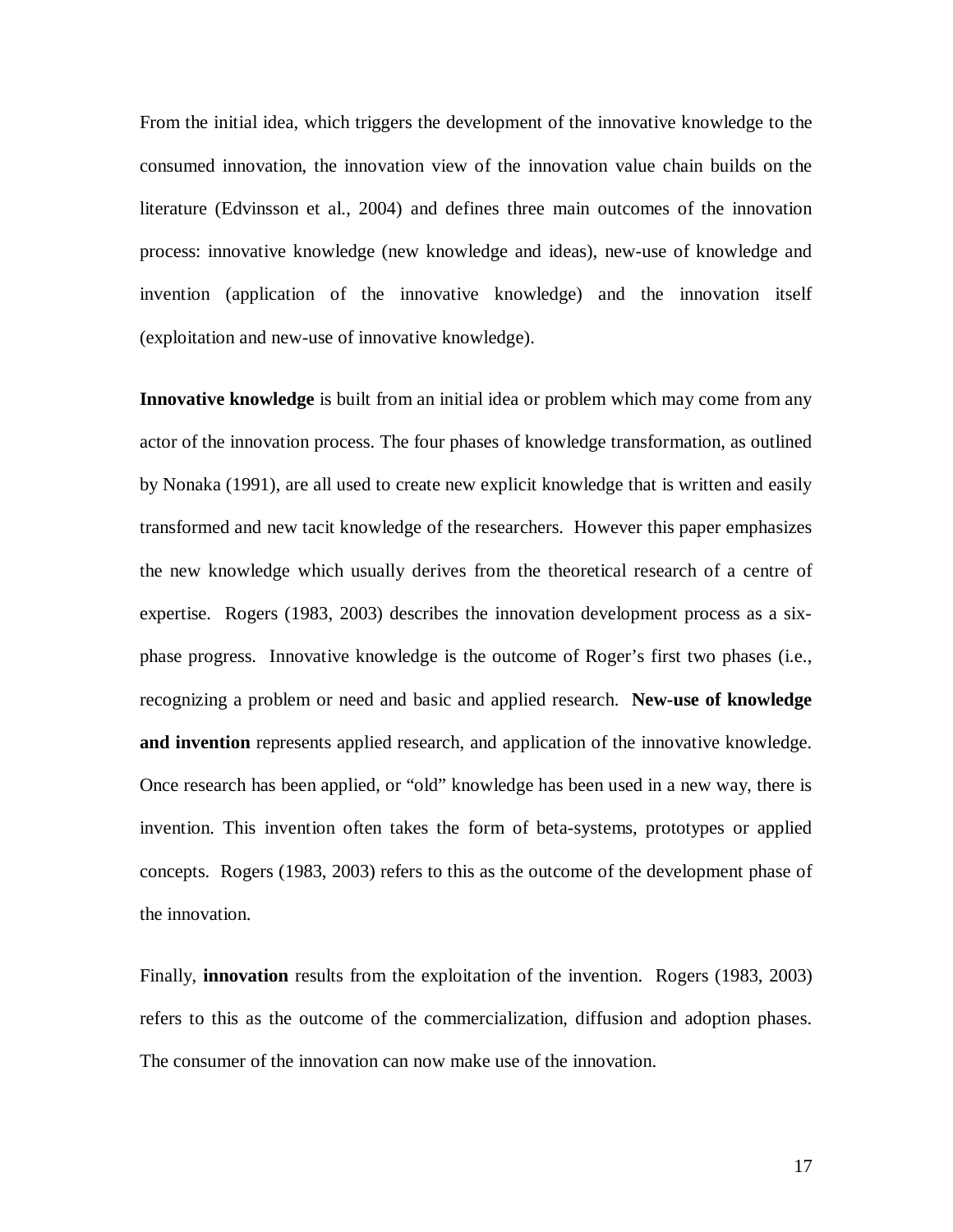On the basis of the literature and the exploratory interviews the authors noted that value perception appeared to be the motivating factor that pushes a project through the next "gate", stage or step of the innovation process. Therefore it would appear to be advantageous to take a value perspective of the innovation process and to map out the values perceived by the different actors at the different stages of the innovation process.

### **6. Innovation value matrix**

#### **6.1. From centre of expertise to innovation**

The innovation value matrix is a model (see Figure 3) which aims at analysing how the value of knowledge and innovation, perceived by the proposed actors of the innovation process, is tied to the process of turning innovative knowledge into an innovation. In order to do this, the model identifies generic roles that can be played by the actors of the innovation process, and analyses the value perceived of the three stages of the innovation view of the innovation value chain. These roles are generic in the sense that they are not specific to any particular type of organization. In other words, any one organization can play any role, or hold more than one role in the process. However, this model has been developed in a context where innovative knowledge is transformed into a consumed innovation and transferred from a centre of expertise to the forest products industry. Consequently, it still needs to be validated in a broader context.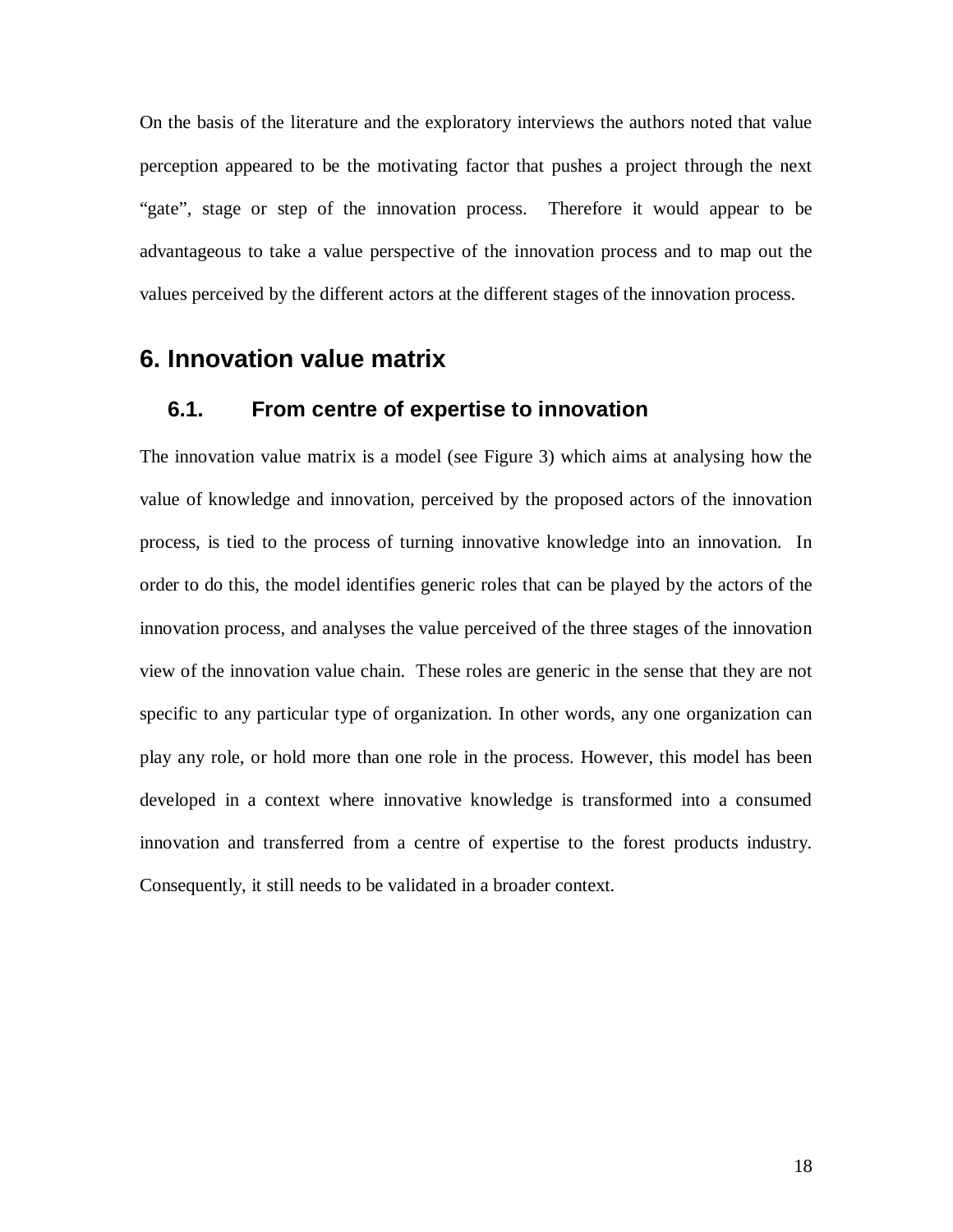|                                                                                                                 | <b>Producer of</b><br>innovative<br>knowledge                               | <b>Consumer of</b><br>innovative<br>knowledge                                                                     | <b>Consumer of</b><br>innovation                                                                                                   |
|-----------------------------------------------------------------------------------------------------------------|-----------------------------------------------------------------------------|-------------------------------------------------------------------------------------------------------------------|------------------------------------------------------------------------------------------------------------------------------------|
| <b>Innovation</b><br>knowledge<br>(new knowledge<br>from which<br>originates the<br>innovation)                 | <b>Scientific value</b><br>- peer recognition<br>- number of<br>references  | <b>Opportunity value</b><br>- relevance to real<br>world problems<br>- possible solution to a<br>client's problem | <b>Potential</b><br>development<br>value<br>- relevance to actual<br>problems<br>- potential contribution<br>to strategic goals    |
| New-use of<br>knowledge<br>and invention<br>(embodiment of the<br>innovative<br>knowledge into an<br>invention) | <b>Implementation</b><br>value<br>- patents<br>- credibility/good will      | <b>Potential</b><br>business value<br>- in-depth market<br>analysis<br>- customers prospects                      | <b>Potential service</b><br>value<br>- potential to improve<br>competitive<br>advantage or fulfill<br>environmental<br>regulations |
| <b>Innovation</b><br>(exploitation of the<br>new-use and<br>invention)                                          | <b>Application</b><br>value<br>- licensing agreements<br>- licensed patents | <b>Effective</b><br>business value<br>- number of users<br>- sales                                                | <b>Effective service</b><br>value<br>- improved market<br>position<br>- increased sales<br>- increased efficiency                  |

Figure 3: The innovation value matrix

## **6.2. Roles in the innovation process**

The proposed model identifies three main roles in the innovation process, which are: the producer of innovative knowledge, the consumer of innovative knowledge and the consumer of the innovation.

From the perspective of the industry, the **producer of innovative knowledge** can be any qualified actor within or outside the organization. Culture (scientific rather than business), language (technical rather than practical) and vision (long-term rather than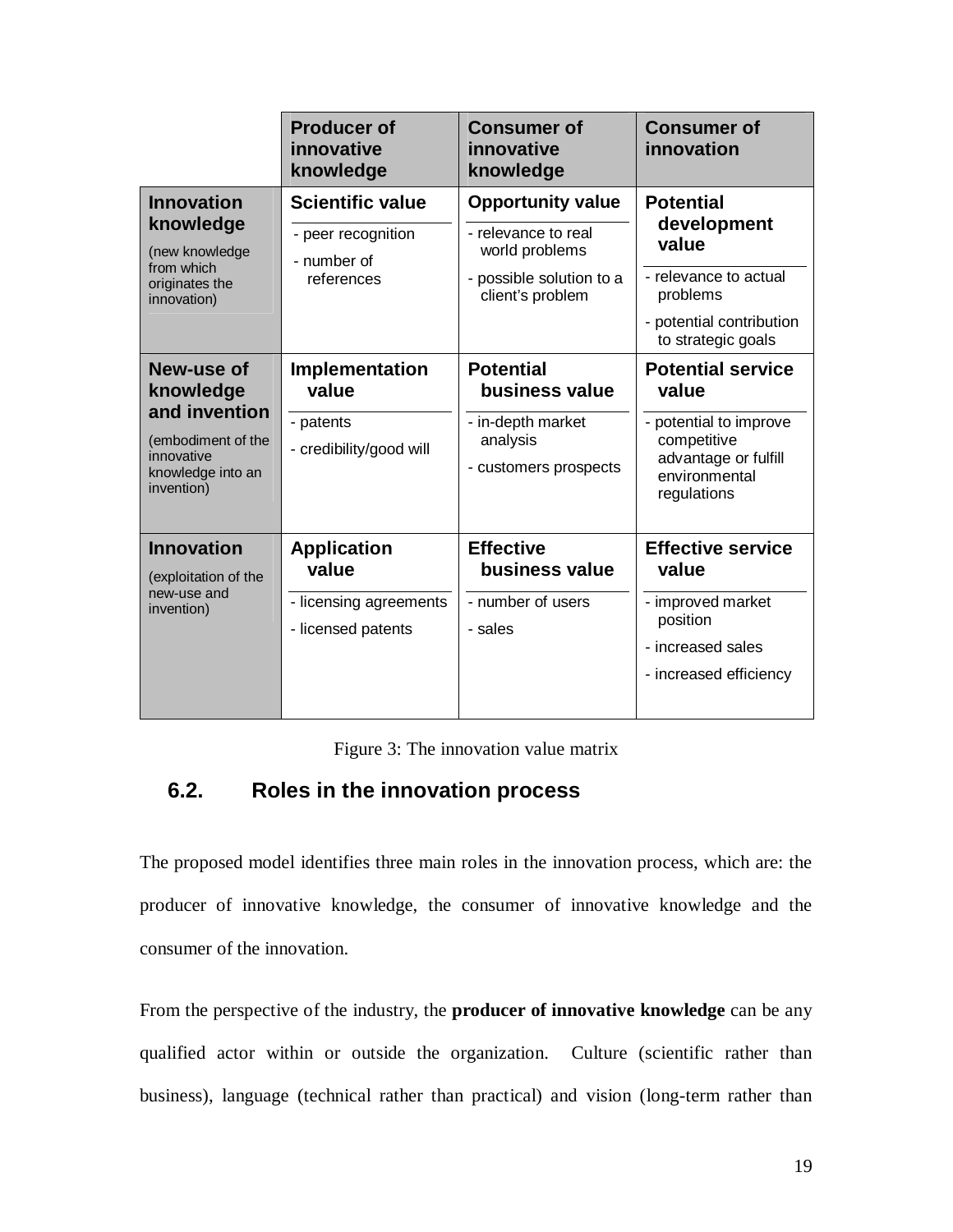day-to-day) are all aspects that create a physical and mental separation between the producer of the innovative knowledge and the consumer of the innovative knowledge. In Canada, external centres of expertise, using collaborative research, often fill this role (Globerman et al., 2003; Nakamura et al., 2003; Van Horne et al*.,* 2005). The producer of innovative knowledge is responsible for recognising and demonstrating the scientific, implementation and application values outlined in the model. However, as the goal of technology transfer is to deliver practical benefit and value to the consumers of the innovative knowledge and innovation, (Kremic, 2003) the innovative knowledge that they develop must have demonstrated opportunity and potential development value.

The **consumer of the innovative knowledge** can be an organization or an internal unit of an organization that takes the innovative knowledge and uses the new knowledge to invent a new product or a new use of that knowledge. This role can also be filled by a third party business organisation that exploits the innovative knowledge to produce a prototype of an innovative product or service. Again, in Canada this role is often filled by organisation such as the CRIQ, Paprican, and Forintek. These bridging institutions have been recognised as valuable facilitators of technology transfer between research organisations and industry (Carr, 1992; Kremic, 2003). Based on the exploratory interviews and the literature the authors believe that the consumers of innovative knowledge must be capable of and are responsible for recognising the implementation and potential service value of an invention. A decision is then made to develop or not the innovative knowledge into an invention. Once this go-decision has been taken, they must demonstrate the opportunity, potential business and effective business value of the developed invention to push the innovative process into its final stage.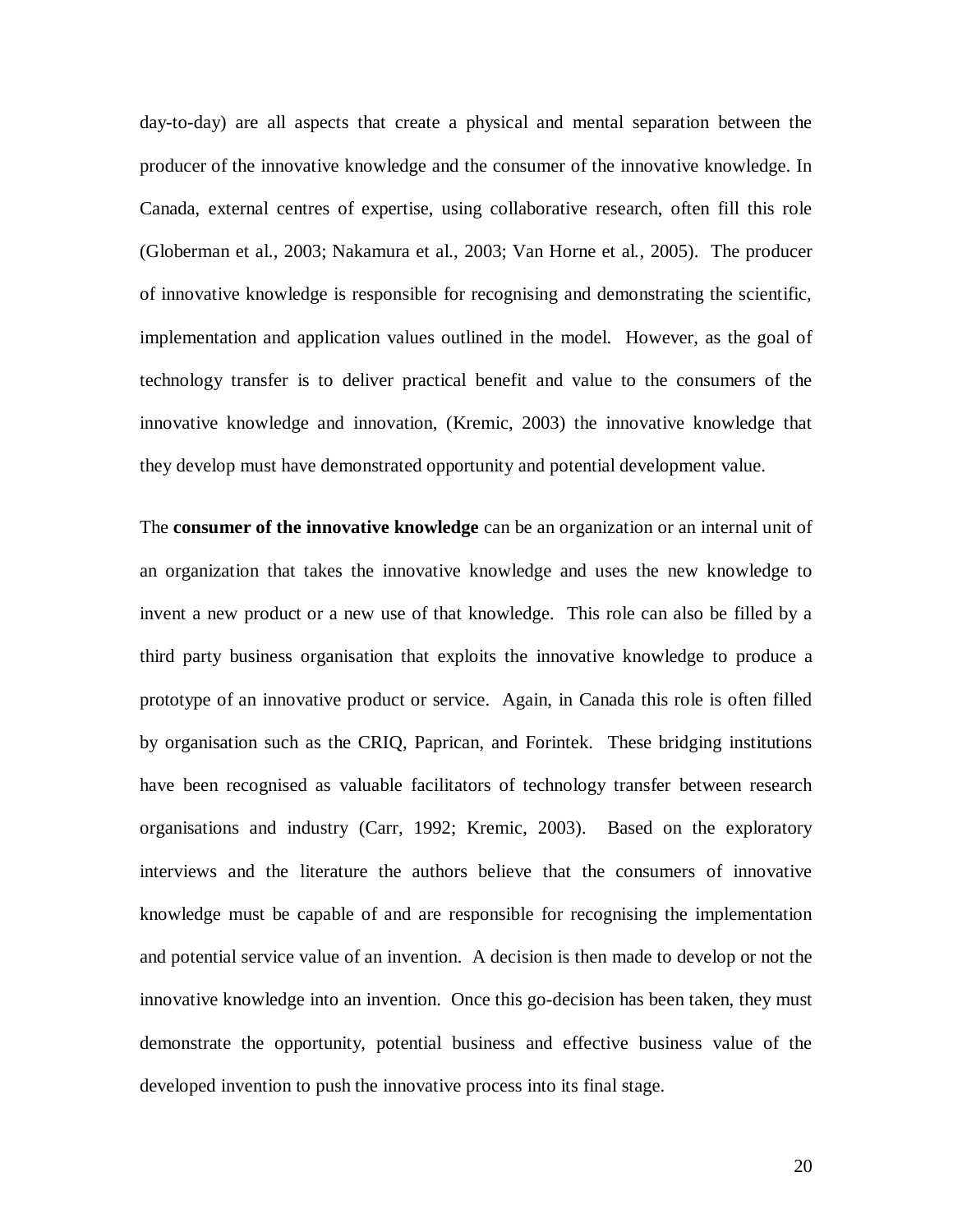The **consumer of the innovation** is the organisation or individual who purchases, implements or directly benefits from a new product or service. Companies are generally the consumer of the innovations developed by the forestry centres of expertise for the authors consulted and in the literature (Globerman et al., 2003; Nakamura et al., 2003; Van Horne et al*.,* 2005). The consumer of the innovation makes the decision to implement the invention based on its potential service value. However, to realise the effective service value of the innovation the consumer of the innovation must have the necessary resources and structures in place to facilitate the exploitation of the innovation.

# **6.3. Creating and perceiving value throughout the innovation process**

For the transfer and transformation of the innovative knowledge to a commercialized or exploited innovation, the value of the outcome of each phase must be evaluated by the concerned actors, in order to trigger the continuation of the innovation process. A parallel can be drawn here with the Stage-Gate Process (Cooper 1990, Cooper et al., 2002), where value recognition could be considered as the impetus to pass through the required gates to establish the network requirements necessary to go to the next stage of new product development, or more generally the innovation process. The decision perspective of Krishnan and Ulrich (2001) is also interesting as decisions are often based on the value perceived by decision makers.

From the perspective of the innovative knowledge producer, innovative knowledge has **scientific value** that can be evaluated in terms of peer recognition. This translates into the number of published papers, in which journal and the number of times such papers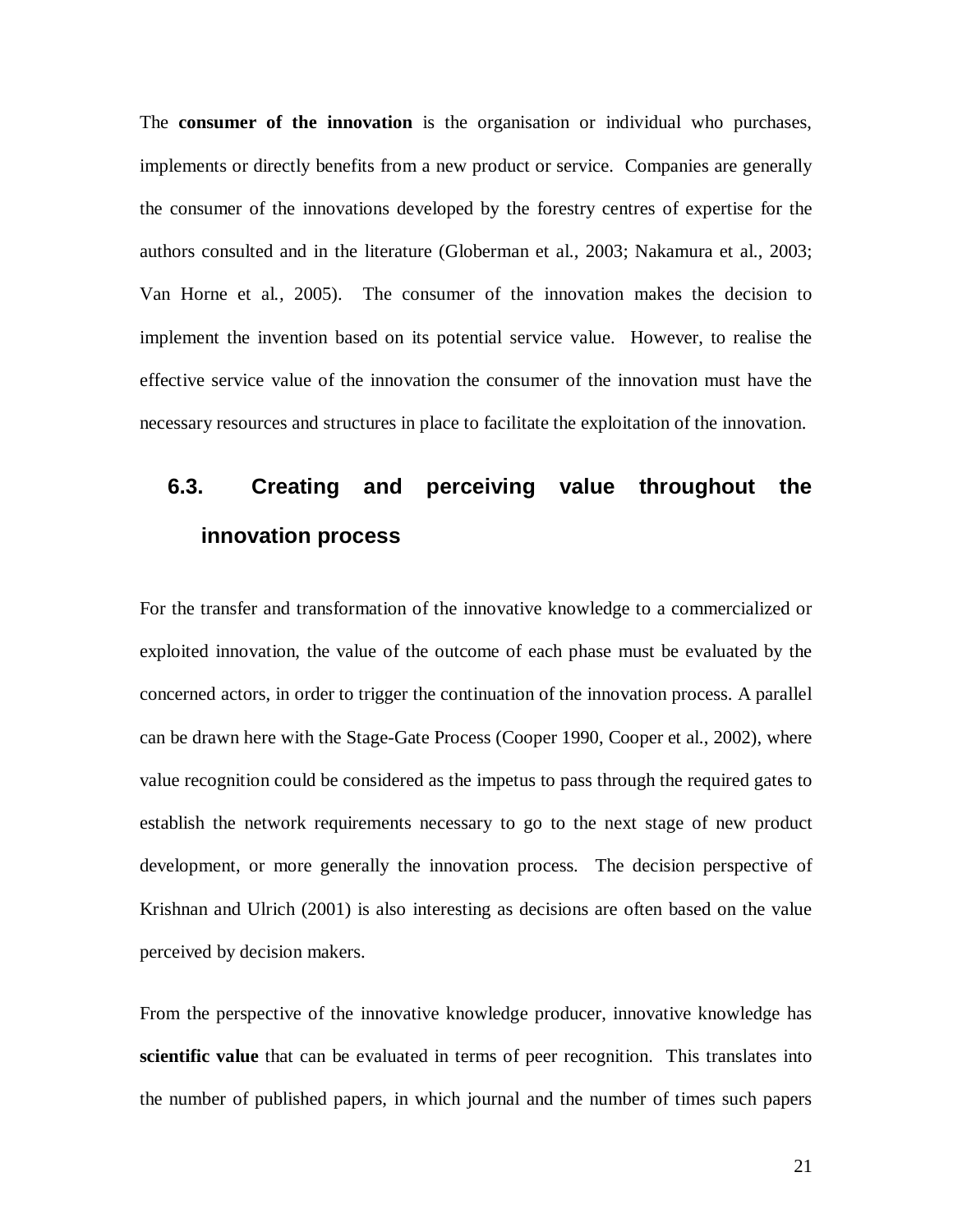are cited in the academic community. When the innovative knowledge has been transformed into an invention, it has **implementation value** that can be judged by the number of patents issued that validate the credibility or goodwill that the scientist or centre of expertise has accrued. Finally, when the invention has been transformed into a consumed innovation it has **application value** that can be assessed in terms of the number of licensing agreements reached, that in turn contribute funds to further research activities.

From the point-of-view of the consumer of innovative knowledge, innovative knowledge has an **opportunity value** which means that the innovative knowledge is relevant to real world problems. In other words, developing the innovative knowledge could lead to a solutions (or be a part of one) to a problem of one of their clients. Preliminary market studies and the number of potential users can also be used to evaluate this value. When the innovative knowledge has been transformed into an invention, it has, **potential business value,** which is judged through customer prospects and an in-depth market analysis. Finally, when the invention has been transformed into a consumed innovation, it has **effective business value,** which would be calculated by the number of users, sales and the number of commercialisation agreements reached.

Finally, from the point-of-view of the consumer of the innovation, innovative knowledge has **potential development value** which again refers to the relevance of the innovative knowledge to actual problems. The value off innovative knowledge can also be assessed by its potential contribution to the strategic goals of the corporation. When the innovative knowledge has been transformed into an invention, it has **potential service value.** This value can be evaluated is evaluated by an invention's potential provide its

22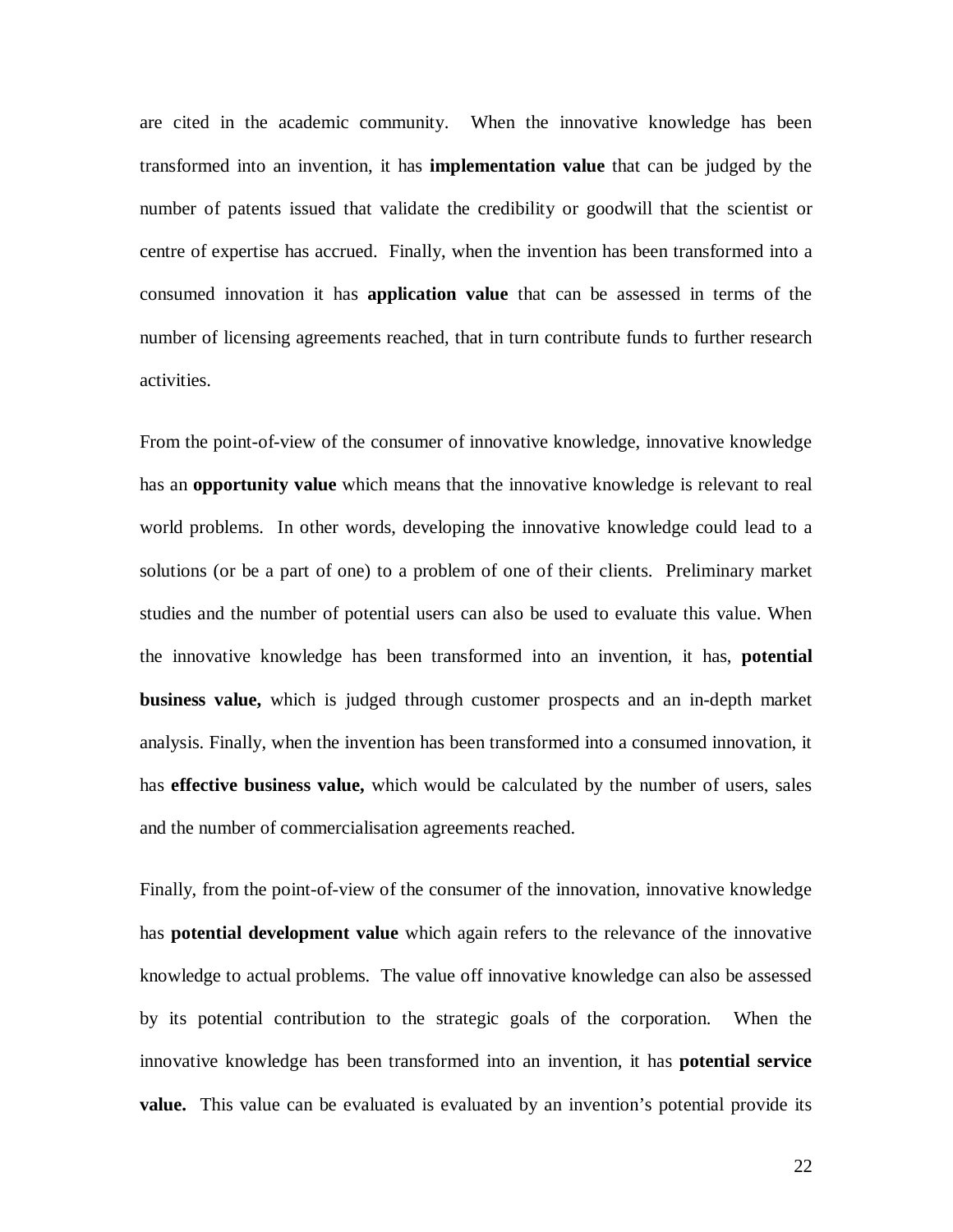consumer with a service that could improve its competitive advantage, as well as its usefulness and ease of use. Furthermore, in the context of the forest products industry, it can be judged by its contribution to the fulfillment of environmental or certification regulations. Finally, when the invention has been transformed into a consumed innovation, it has **effective service value** which can be assessed with several variables: increased sales and efficiency, improved market position, decreased costs, etc. Overall an innovation will be judged by its contribution to the sustainable growth and development of a corporation.

## **7. Discussion**

The model of the innovation value matrix identifies the nature of the perceived value of the innovative knowledge, the invention and the innovation throughout the process of innovation. However, whatever the form of innovation process, several strategic decisions need to be made or gates opened for the innovative knowledge to become an innovation. Reid and de Brentani (2004) in their extensive literature review of NPD process, note that these gates are guarded by gate-keepers who judge and then direct information about the innovative knowledge. These individuals are often the same as an organisation's "boundary-spanners" who cross the boundaries of their own organisation into another and facilitate knowledge transfer. Both our interviewees can be seen as individuals holding these two roles. The authors believe that these types of individuals are ideally placed to evaluate the value of the different stages of the innovation process.

On the basis of the interviews and the reviewed literature, established networks of people and partners appear to facilitate the innovation process. The ability to find, use, or even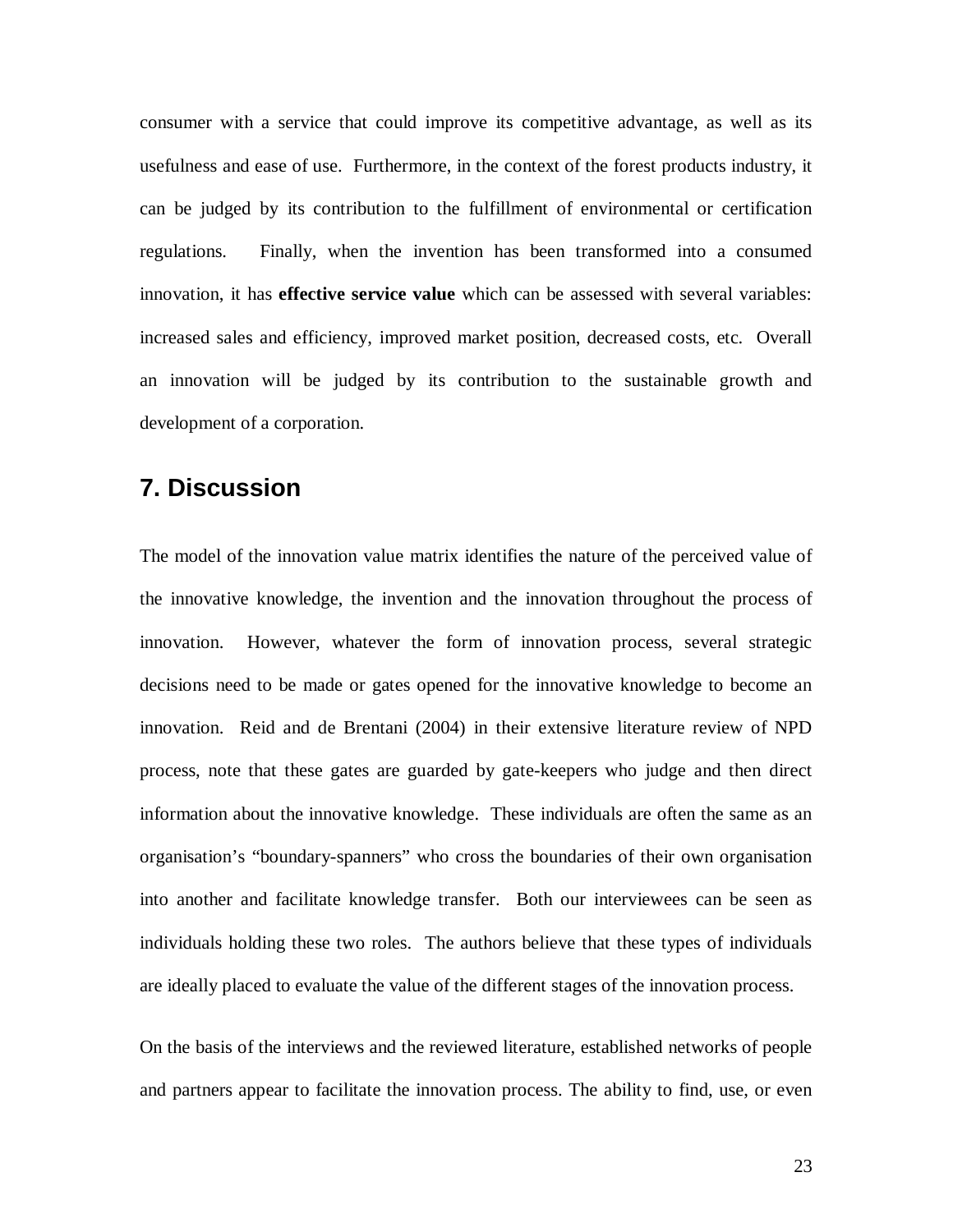create such networks would therefore appear to be an advantageous skill for all the actors of the model. The network (Poulin et al., 1994) of financial and material support needs to be composed of several actors whom will act as the gate-keepers, boundary-spanners, allies and champions (Akrich et al., 1988; Poulin, 1994; Cooper, 1999; Reid and de Brentani, 2004; Krishnan and Ulrich, 2001). The actors support and guide the passage from one phase to another, to speak with other actors and sell the value of the innovation (from knowledge to commercialisation).

The producer of the innovative knowledge must have the ability to understand the real and future needs of the consumer of the innovation and the creativity to foresee potential needs as well. For example, the growing demand for certified products in other industries forecasts a future demand in the forest products industry. Therefore, another vital competence would be the ability to propose solutions that will help solve the current, future and potential challenges of the industry to ensure its long-term viability. An important competence of the consumer of the innovative knowledge is the ability to develop and apply that knowledge and transform it into an invention. They must be able to build workable beta-systems and accurate prototypes. Finally, the consumer of the innovation must be able to use and adopt the innovation and moreover have the ability to adapt existing processes to ensure the successful exploitation of the new product or process.

The use of the proposed model to represent specific innovation processes needs further investigation. From the interviews and the literature the authors remarked that innovation processes are indeed not linear and the relationship between the different perceived

24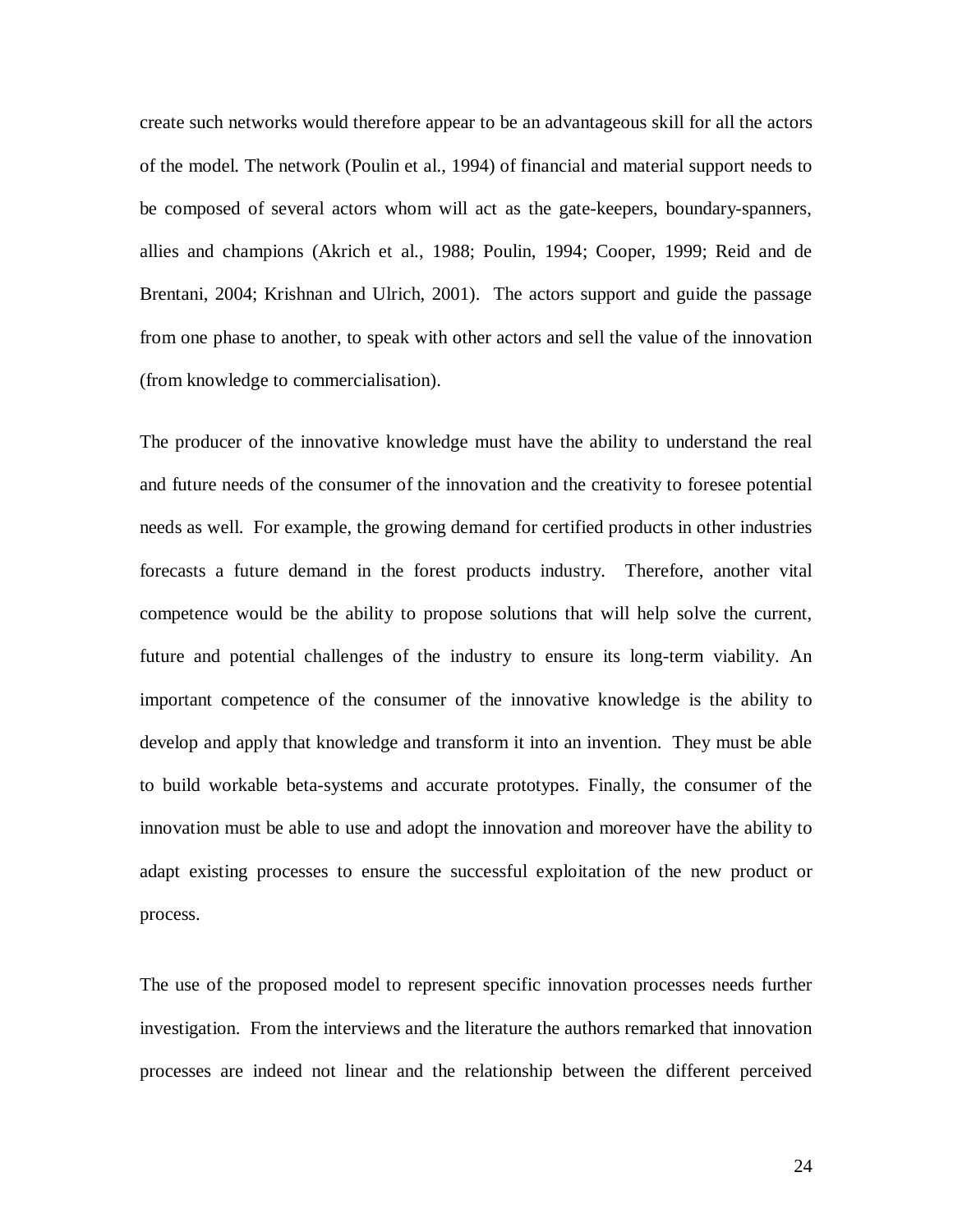values and the innovation process needs to be further analysed so that success can be replicated and failure avoided. The factors of success cited in the current literature are numerous (Cooper, 1994; Balachandra and Friar, 1997) and are largely dependent on the nature of the innovation, the industry and the external and internal context of the consumer of the innovation. Therefore, the authors believe that using a generic value perspective will aid organisations make the necessary decisions to continue or not the innovation process.

## **8. Conclusion and further research**

Innovative ideas, processes and products can be used to obtain sustainable advantage and growth. However, the process from innovative idea and knowledge to an implemented innovation in the context of centres of expertise needs further study. This paper presented a value-based model that can aid our understanding of the many complex mechanisms involved in the process of innovation. This model emphasises the roles played by the actors of the innovation process and the values that are perceived by the actors to make these decisions. We believe that, by improving the understanding of the concept of value creation from innovative knowledge, centres of expertise can develop a better understanding of their own processes and in turn develop better tools to transfer knowledge and technologies so that it is used to create effective value for the forest products industry.

The proposed model, though it has already been useful to better understand how a centre of expertise can contribute to the process of innovation, is still in its infancy. Many aspects need to be investigated. In particular, the role that governments and government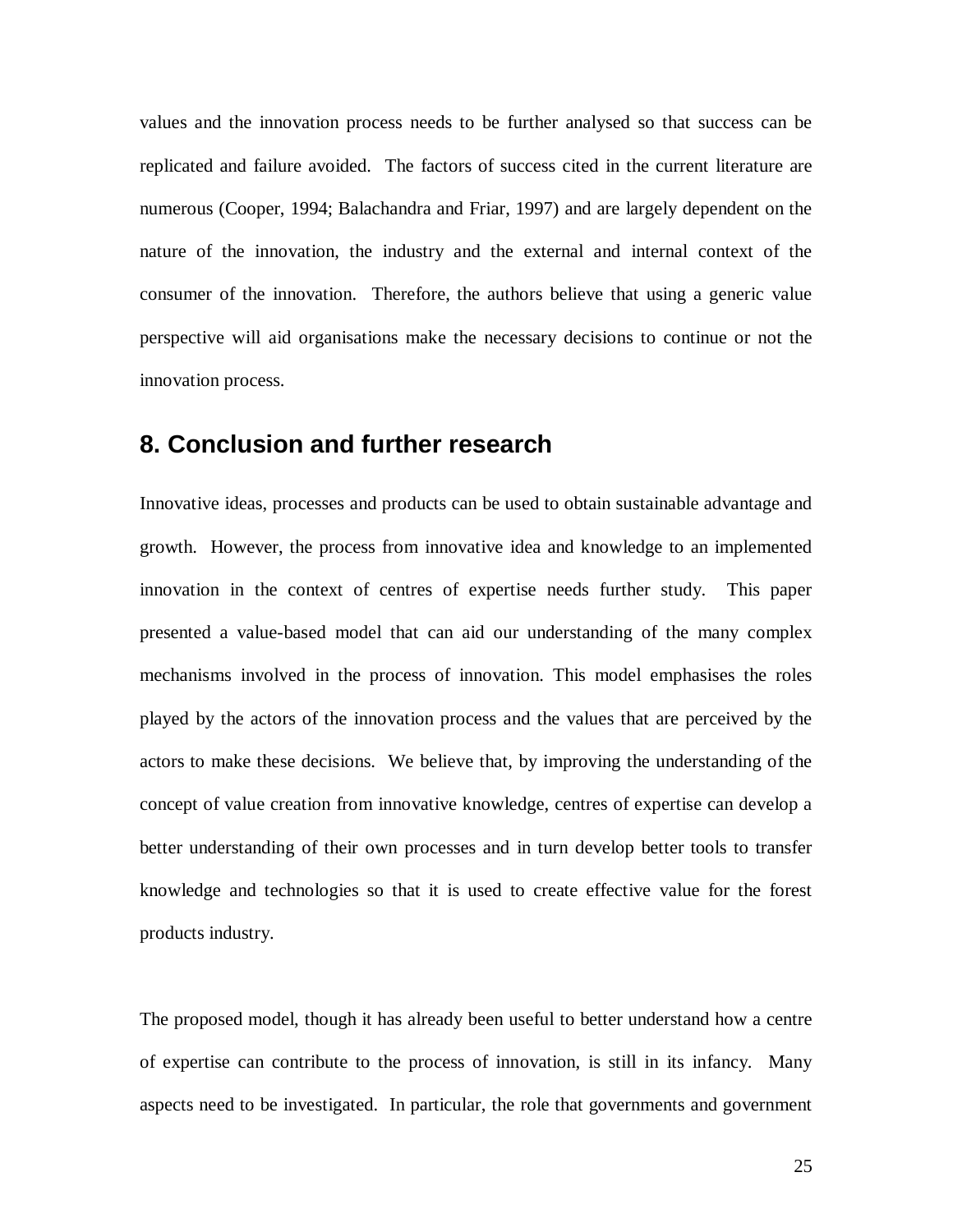agencies play in the network needs to be further researched. In effect, in Canada governments create both the environment and the impetus for much of the research carried out in the industry. Governments also provide some of the necessary connections with the industry through regional public development agencies to foster technological transfer. It thus seems pertinent that their role be analysed.

#### **Acknowledgments**

The authors would like to thank Yves Dessureault of the Centre de Recherche Industrielle Québec, Jean-Claude Mercier of Forintek Canada Corporation for their collaboration and helpful insights during the exploratory study and the anonymous reviewers of this paper for their valuable comments and suggestions to improve the quality of this paper.

## **Bibliography**

Akrich, M., Callon, M. and Latour, B., 1988, A quoi tient le succès des innovations? 2: Le choix des porte-parole, Gérer et comprendre. Annales des Mines 12, 14-29. Balachandra, R. and Friar, J., 1997. Factors for Success in R&D Projects and New Product Innovation: A Contextual Framework. IEEE Transactions on Engineering Management 44(3), 276-287.

Baldwin, J. and Hanel, P., 2003. Innovation and Knowledge Creation in an Open Economy: Canadian Industry and International Implications, Cambridge University Press, Cambridge.

Carr, R., 1992. Menu of Best Practises, Part 2. Journal of Technology Transfer 17(2:3), 23-33.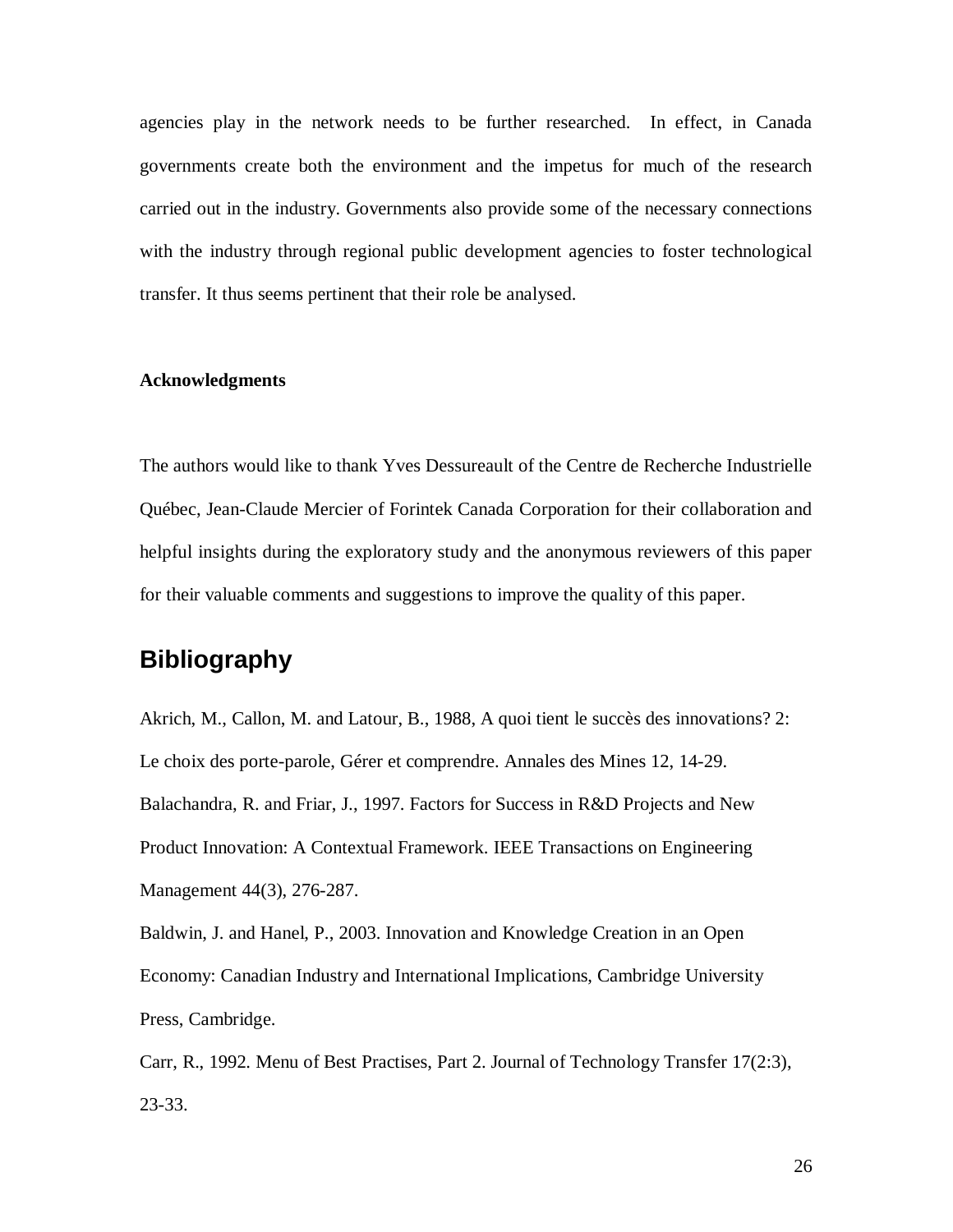Cooper, R., 1990. Stage-gate systems: a new tool for managing new products. Business Horizons (May/June): 44-54.

Cooper, R., 1994. New Products: The Factors that Drive Success. International Marketing Review 11(1), 60-76.

Cooper, R., 1999. The Invisible Success Factors in Product Innovation. Journal of Product Innovation Management 16, 115-133.

Cooper, R., Edgett, S., Kleinschmidt, E., 2002. Optimising the Stage-Gate Process: What Best Practice Companies are Doing. Research Technology Management 45(5), 21-27 Côté, M-A and Perron, N., 2001. Portrait du système d'innovation dans le secteur forestier québécois. Conseil de la recherche forestière du Québec.

Darroch, J. and McNaughton, R., 2002. Examining the link between knowledge management practices and types of innovation. Journal of Intellectual Capital 3(3), 210- 222.

De la Roche, I.A. and Dangerfield, J.A., 2002. The power of partnerships in research and development. The Forestry Chronicle 78(1), 120-123.

Epstein, R., Morales, R., Seron, J., Weintraub, A., 1999. Use of OR Systems in the Chilean Forest Industries. Interfaces 29: January-February, 7-29.

Edvinsson, L., Dvir, R., Pasher, E., 2004. Innovations: the new unit of analysis in the knowledge era-the quest and context for innovation efficiency and management of IC. Journal of Intellectual Capital 5(1), 40-58.

Frayret, J.-M., Boston, K., D'Amours, S. and Lebel, L., 2005. The E-nabled Supply Chain - Opportunities and Challenges for Forest Business, "Working paper of the CENTOR, Université Laval.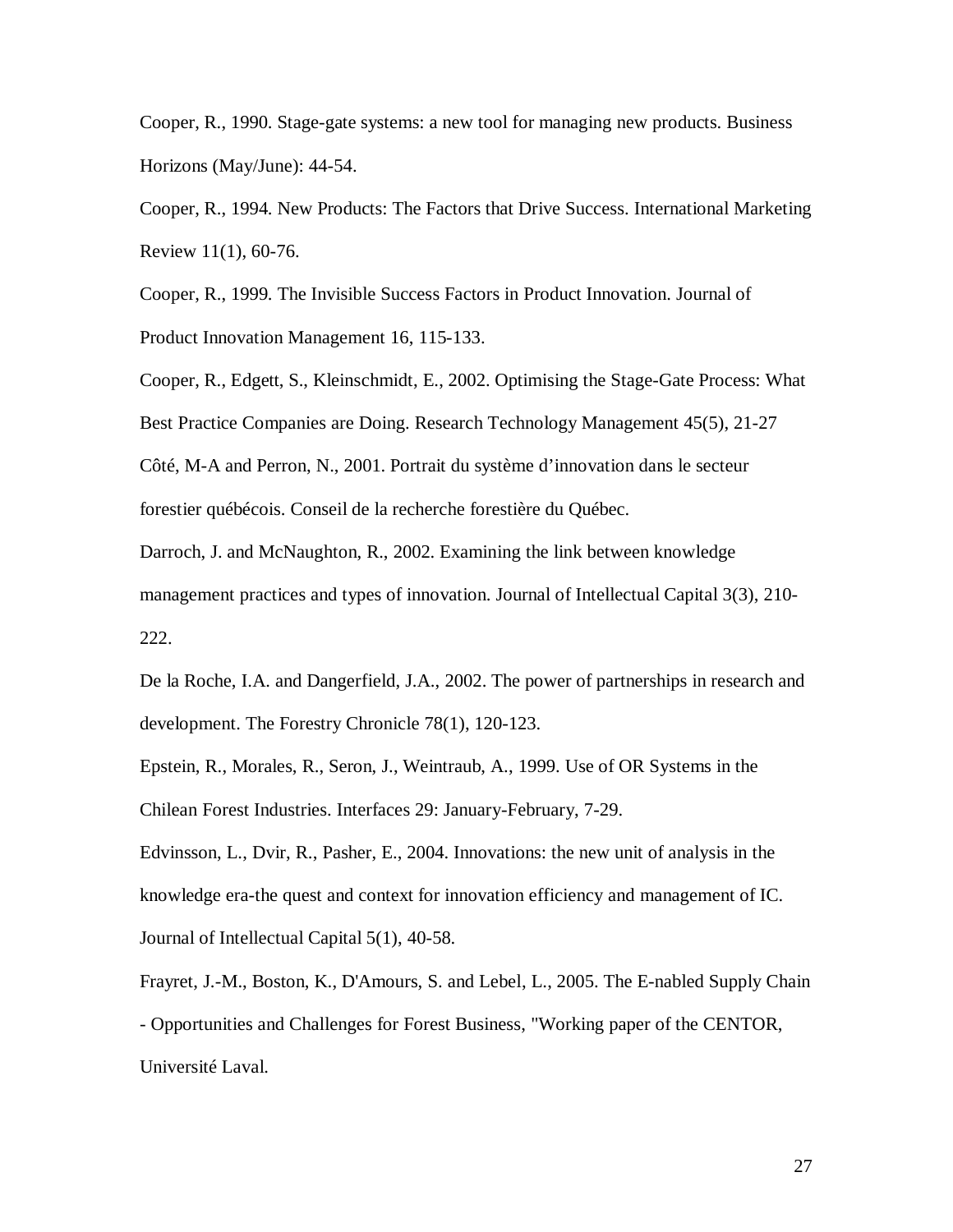Globerman, S., Nakamura, M., Ruckman, K., Vertinsky, I., 1998. Innovation, Strategy and Canada's Forest Products Industry. Canadian Public Policy 24 (supplement). Haarla, A., 2003. Product Differentiation: Does it Provide Competitive Advantage for a Printing Paper Company? PhD thesis, Helsinki University, Helsinki, Finland. Innes, T., 2002. Sustainability, Forestry and Knowledge Management: Examining the International, Canadian and British Columbian Context. Master's thesis, Athabasca, Canada.

Juslin, H. and Hansen E., 2002. Strategic Marketing in the Global Forest Industry, Authors Academic Press. Corvallis, Oregon.

Kremic, T., 2003. Technology Transfer: A Contextual Approach. Journal of Technology Transfer 28, 149-158.

Krishnan, V. and Ulrich, K., 2001. Product Development Decisions: A Review of the Literature. Management Science 47(1), 1-21.

Kubeczko K. and Rametsteiner E., 2002. Innovation and Entrepreneurship - A New Topic for Forest Related Research? EFI - INNOFORCE - Discussion Paper 1 published as IFSPE-Discussion Paper Nr.: P/2002 – 1, Institute for Forest Sector Policy and Economics, University of Agricultural Sciences Vienna

Lee, C. and Yang, J., 2000. Knowledge value chain. Journal of Management Development 19 (9), 783-793.

Majchrzak, A., Cooper, L., Neece, O., 2004. Knowledge reuse for innovation. Management Science 50(2), 174-188.

Marxt, C., Hacklin, F., Röthlisberger, C. Schaffner, T., 2004. End-to-End Innovation: Extending the Stage-Gate Model into a Sustainable Collaboration Framework. In: M.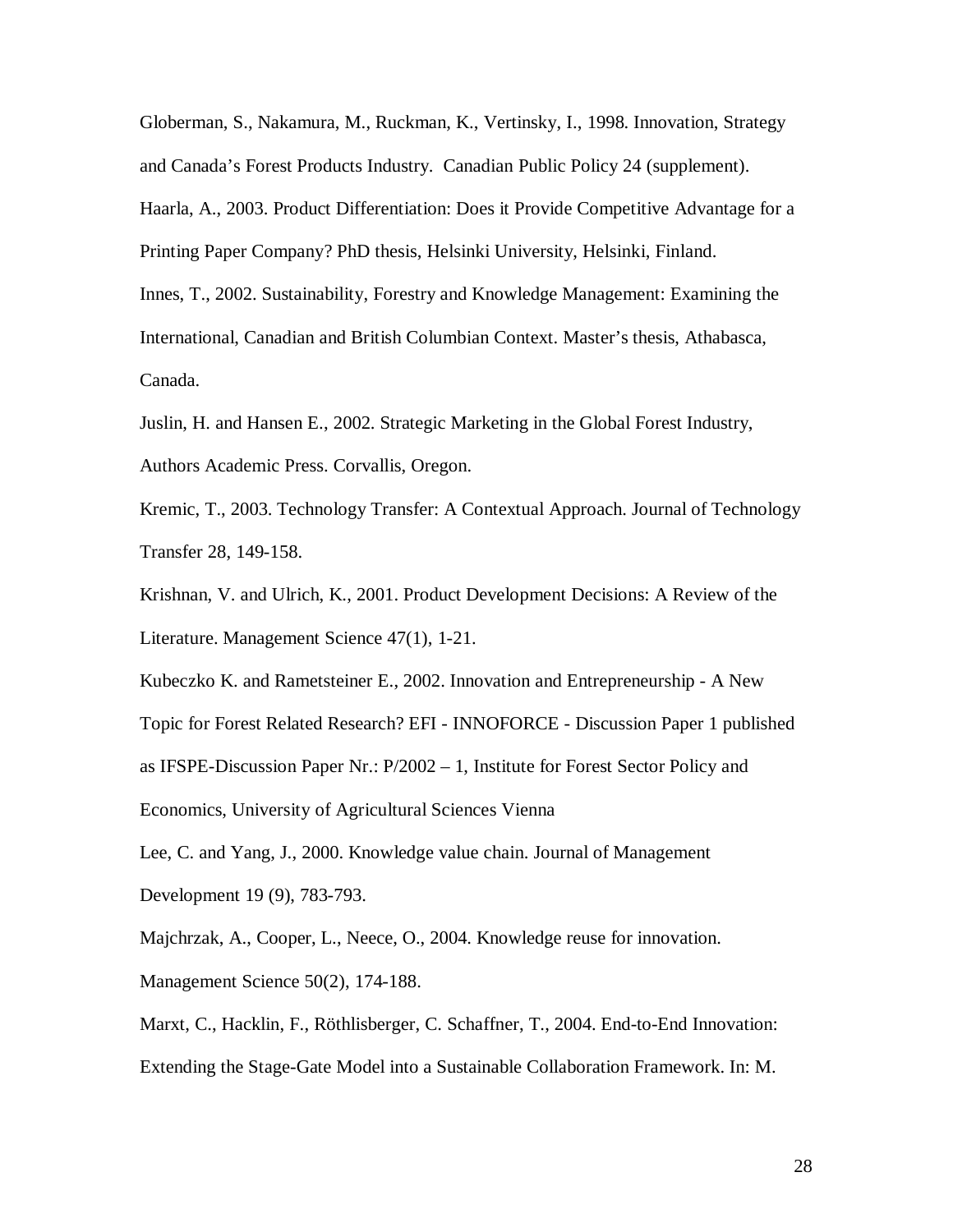Xie, T. S. Durrani, H. K. Chang (Eds.), Proceedings of the IEEE International Engineering Management Conference, 18-21 October 2004, Singapore, vol. 3, pp. 963- 967.

McDonald, G.T. and Lane. M.B., 2004. Converging global indicators for sustainable forest management. Forest Policy and Economics 6(1), 40-58.

Nakamura, M., Nelson, H., Vertinsky, I., 2003. Cooperative R&D and the Canadian Forest Products Industry. Managerial and Decision Economics 24, 147-169.

Narula, R., 2001. In-house R&D, outsourcing or alliances? Some strategic and economic considerations. In: Farok Contractor (Ed.), The valuation of intangible assets in global operations, Quorum Books Westport CT and London.

Nonaka, I., 1991. The Knowledge-Creating Company. Harvard Business Review 69 November-December, 96-104.

Nonaka, I., and Noboru, K., 1988. The Concept of "Ba": Building a Foundation for Knowledge Creation. California Management Review 40 (3), 40-54.

Poulin, D., 1994. La coopération inter-firme : une synthèse de la literature. Université Laval, Quebec City, Canada.

Poulin, D., Montreuil, B., Gauvin, S., 1994. L'entreprise réseau. Bâtir aujourd'hui l'organisation de demain. Publi-Relais, Montréal.

Porter, M.E., 1985. Competitive Advantage: Creating and Sustaining Superior Performance, The Free Press, New York.

Reid, S. and de Brentanis, U., 2004. The Fuzzy Front End of New Product Development for Discontinuous Innovations: A Theoretical Model. The Journal of Product Innovation Management 21, 170-184.